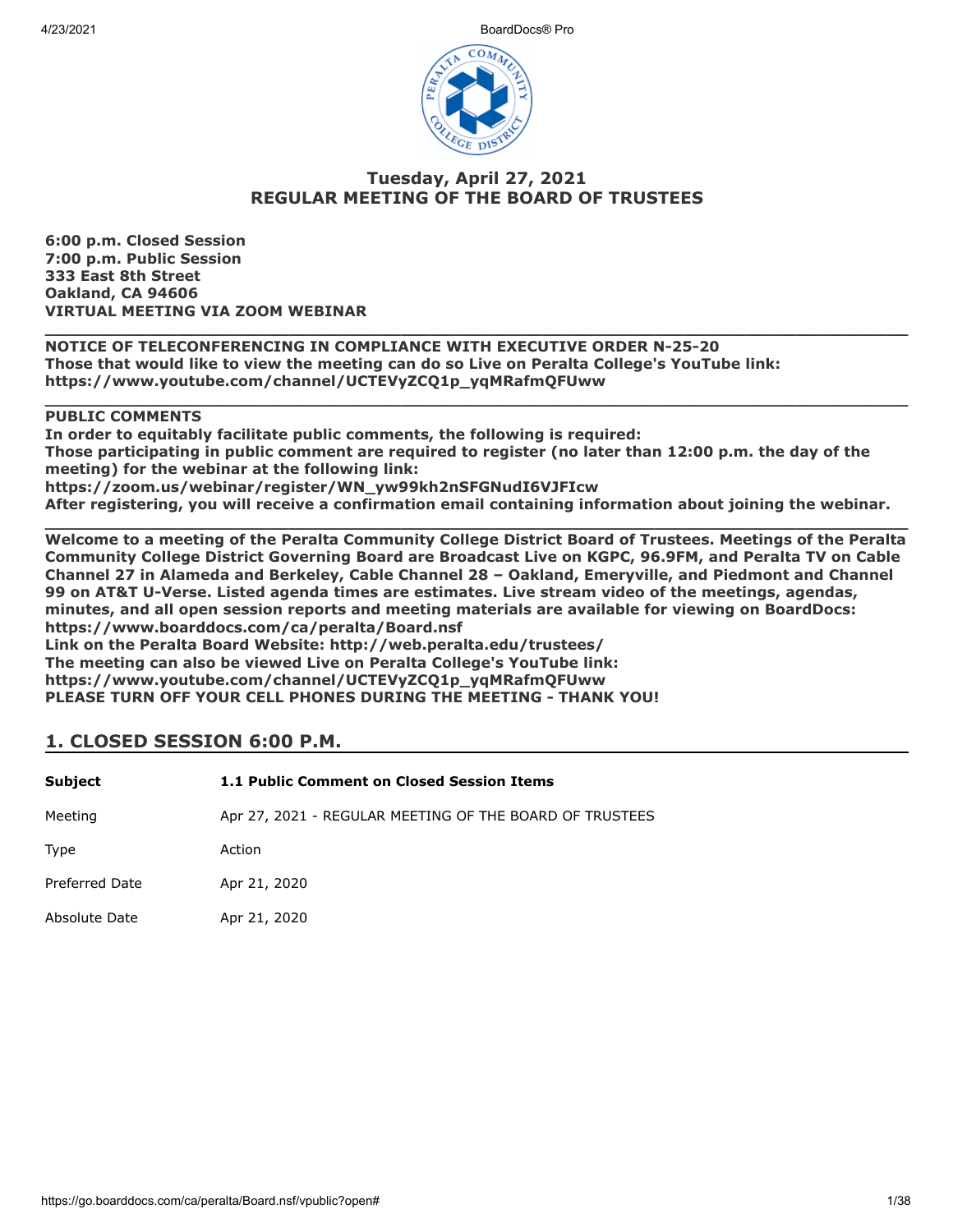| <b>Subject</b> | 1.2 Conference with Labor Negotiator, Peralta Federation of Teachers, Local 39, and SEIU<br>1021 (Government Code § 54957.6) |
|----------------|------------------------------------------------------------------------------------------------------------------------------|
|                |                                                                                                                              |

Meeting Apr 27, 2021 - REGULAR MEETING OF THE BOARD OF TRUSTEES

Type Action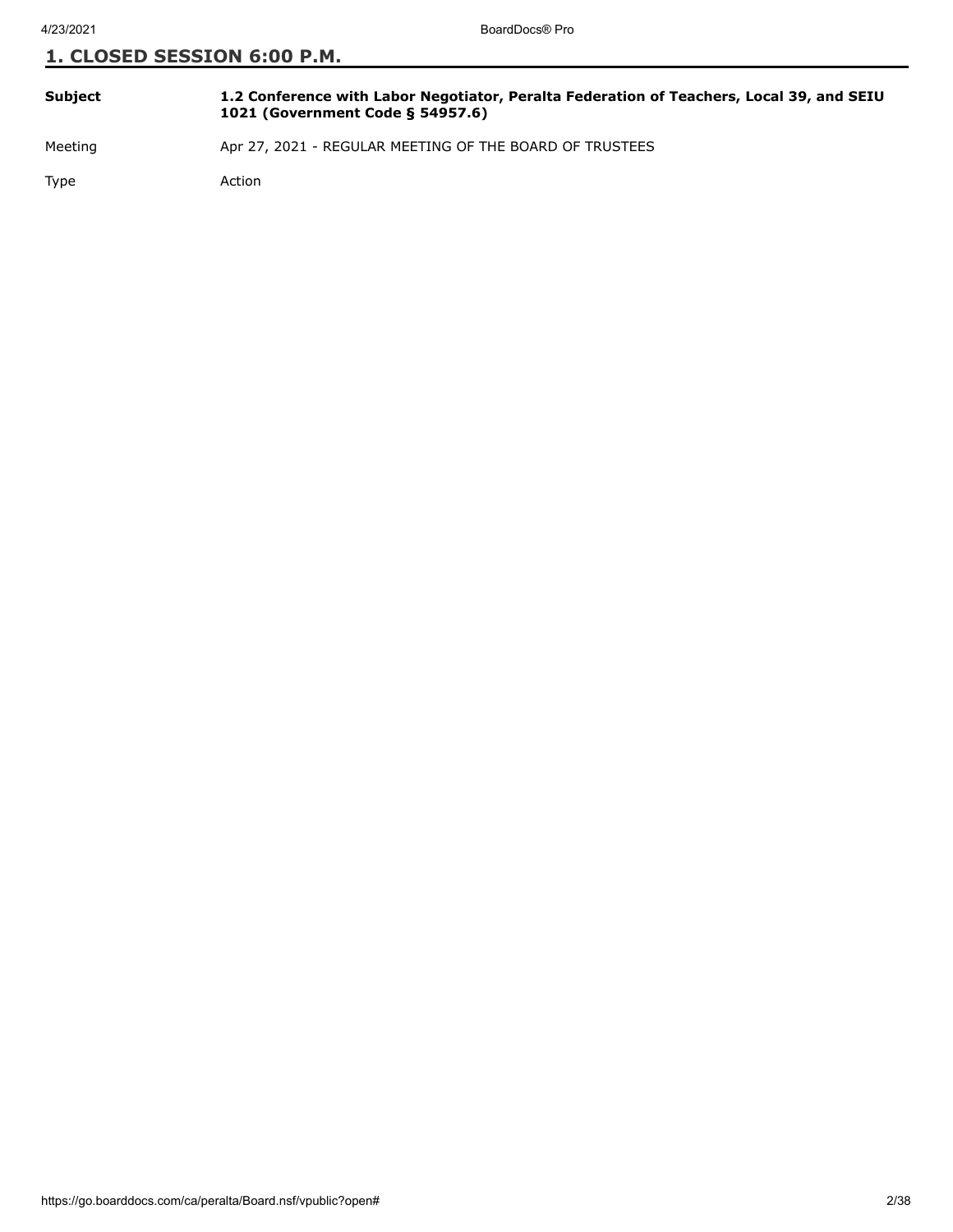### **Subject 1.3 Public Employee Appointment (Government Code Section 54957)(15 minutes)**

Meeting Apr 27, 2021 - REGULAR MEETING OF THE BOARD OF TRUSTEES

Type Action

- 1. Recommendation to appoint Natalie Rodriguez as the Director of Student Activities and Campus Life, College of Alameda.
- 2. Recommendation to appoint Garth Kwiecien as the Vice President of Administrative Services, Merritt College.
- 3. Recommendation to appoint Immaculate Adesida as the Director of Human Resources.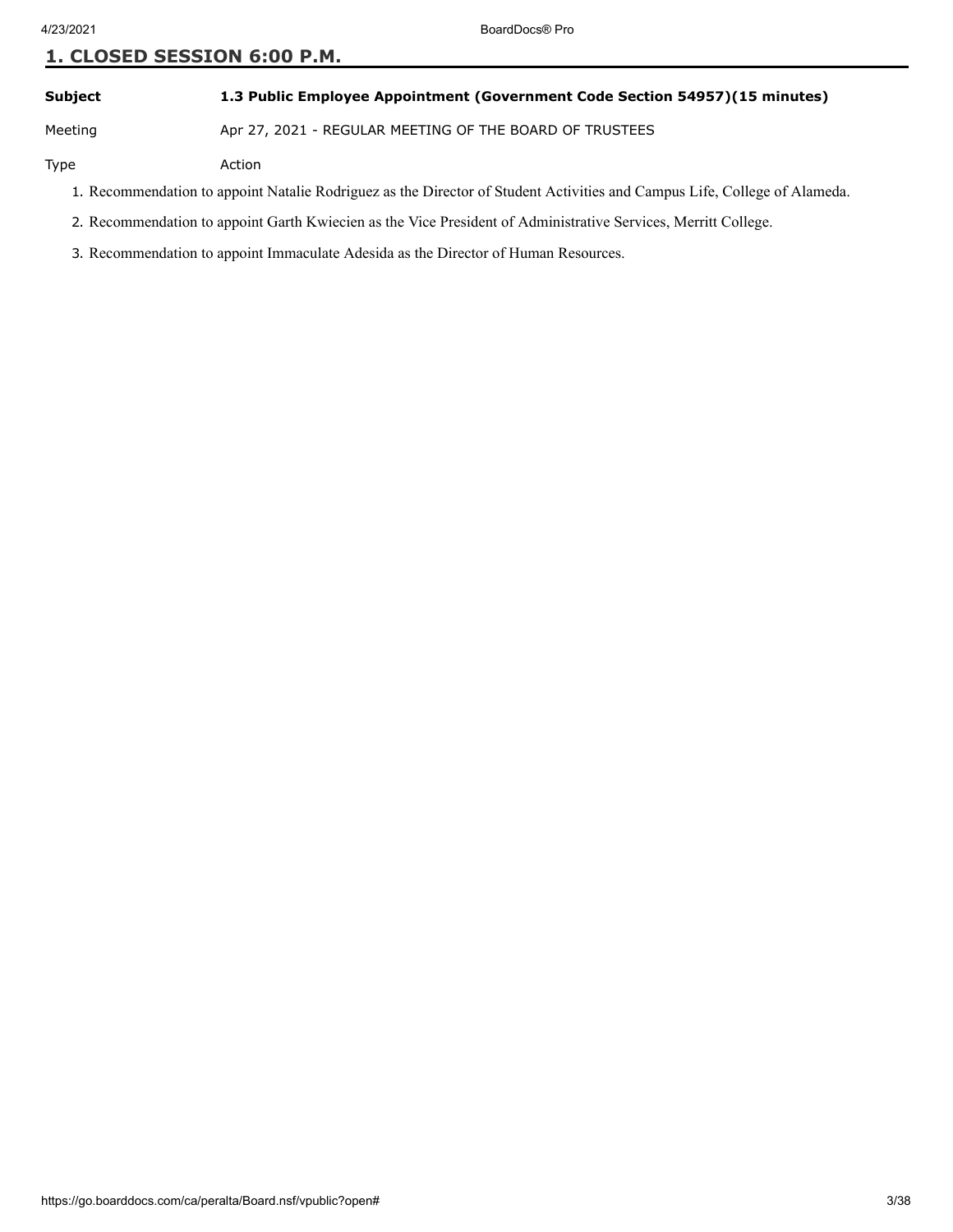| Subject | 1.4 Public Employee Discipline/Dismissal/Release        |
|---------|---------------------------------------------------------|
| Meeting | Apr 27, 2021 - REGULAR MEETING OF THE BOARD OF TRUSTEES |
| Type    | Action                                                  |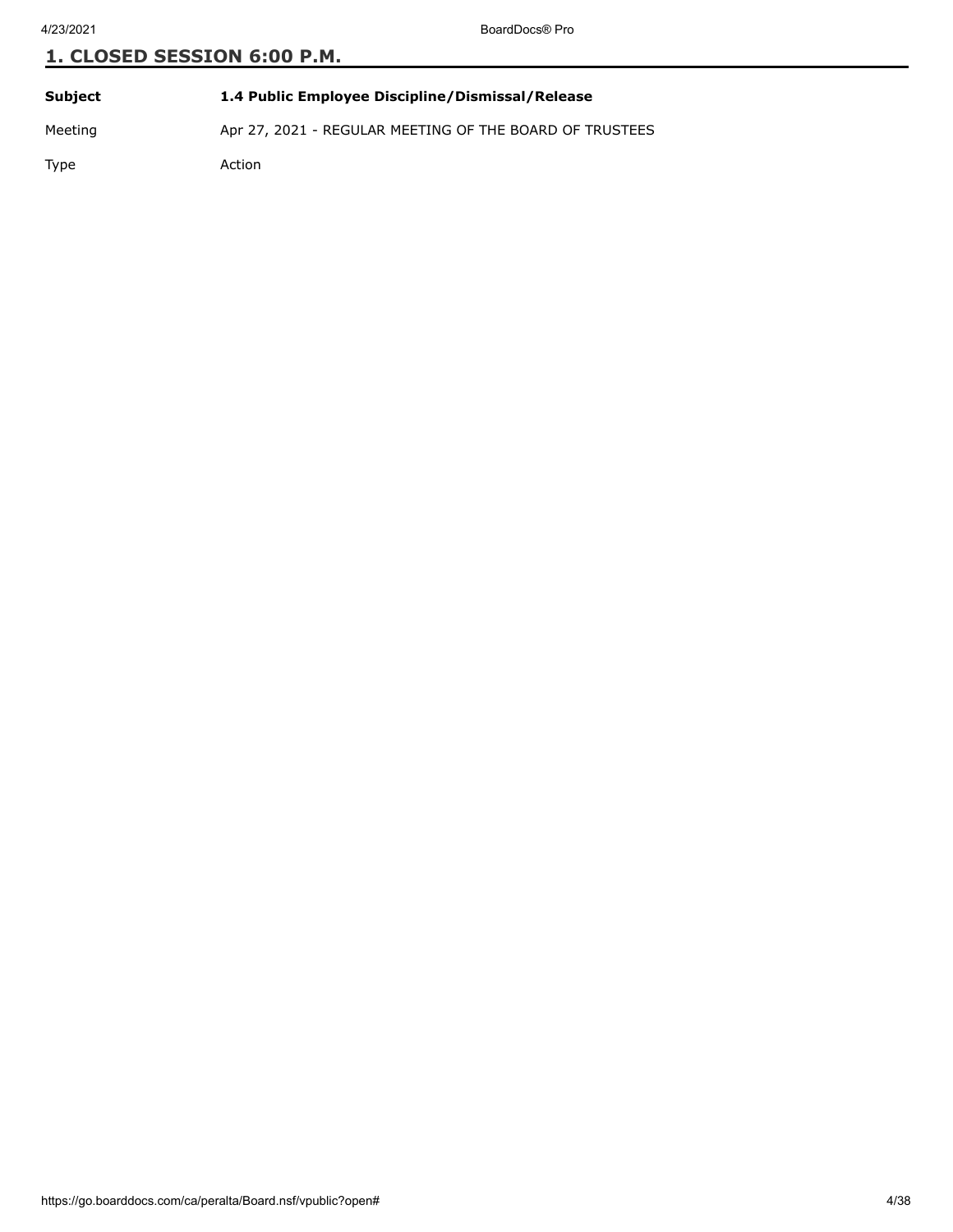| Subject | <b>1.5 Public Employee Evaluation</b>                   |
|---------|---------------------------------------------------------|
| Meeting | Apr 27, 2021 - REGULAR MEETING OF THE BOARD OF TRUSTEES |
| Type    | Action                                                  |

https://go.boarddocs.com/ca/peralta/Board.nsf/vpublic?open# 5/38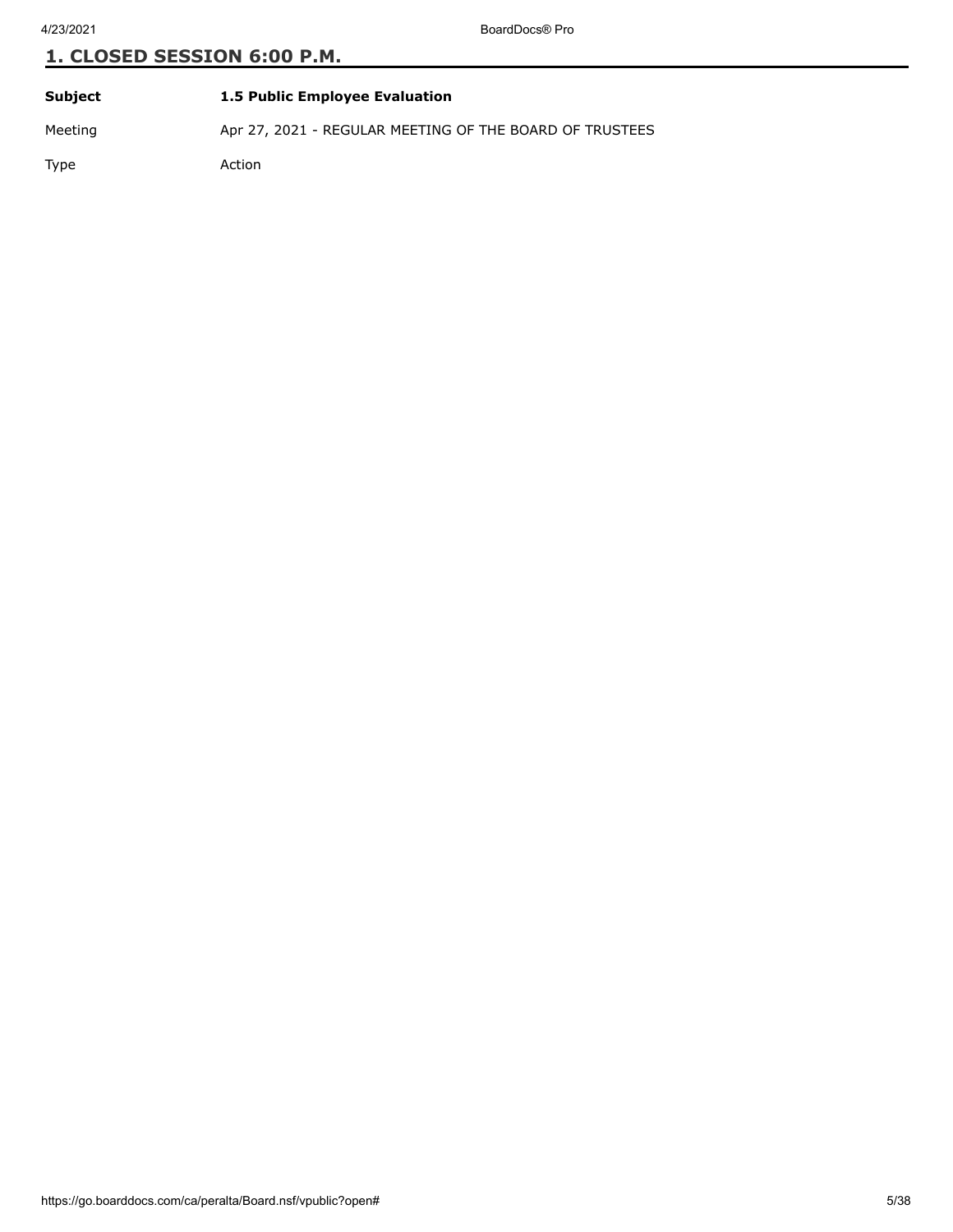| Subject | 1.6 Conference with Legal Counsel, Multiple Cases: (Government Code § 54956.9) |
|---------|--------------------------------------------------------------------------------|
| Meeting | Apr 27, 2021 - REGULAR MEETING OF THE BOARD OF TRUSTEES                        |
| Type    | Action                                                                         |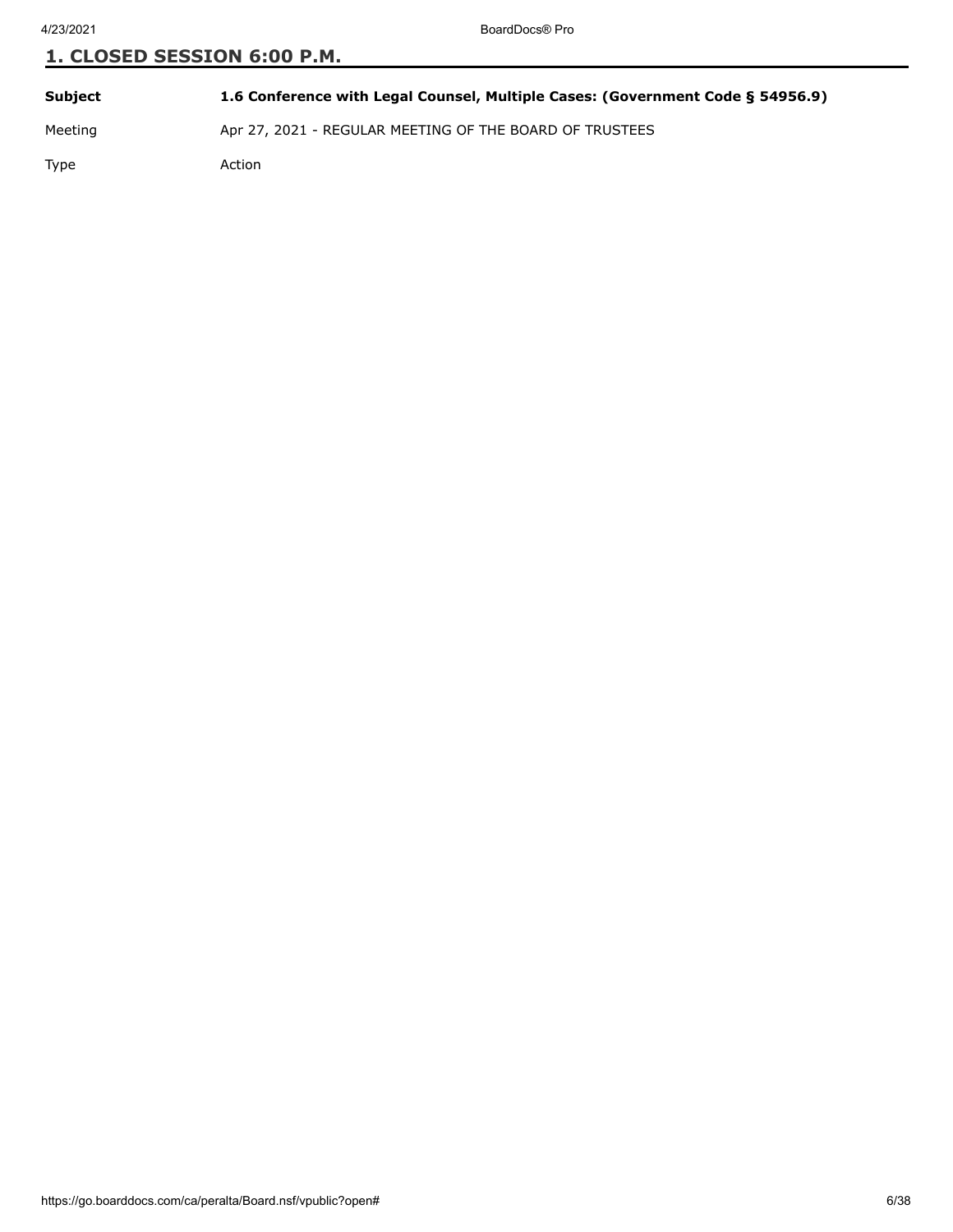| Subject | 2.1 Call to Order                                       |
|---------|---------------------------------------------------------|
| Meeting | Apr 27, 2021 - REGULAR MEETING OF THE BOARD OF TRUSTEES |
| Type    | Procedural                                              |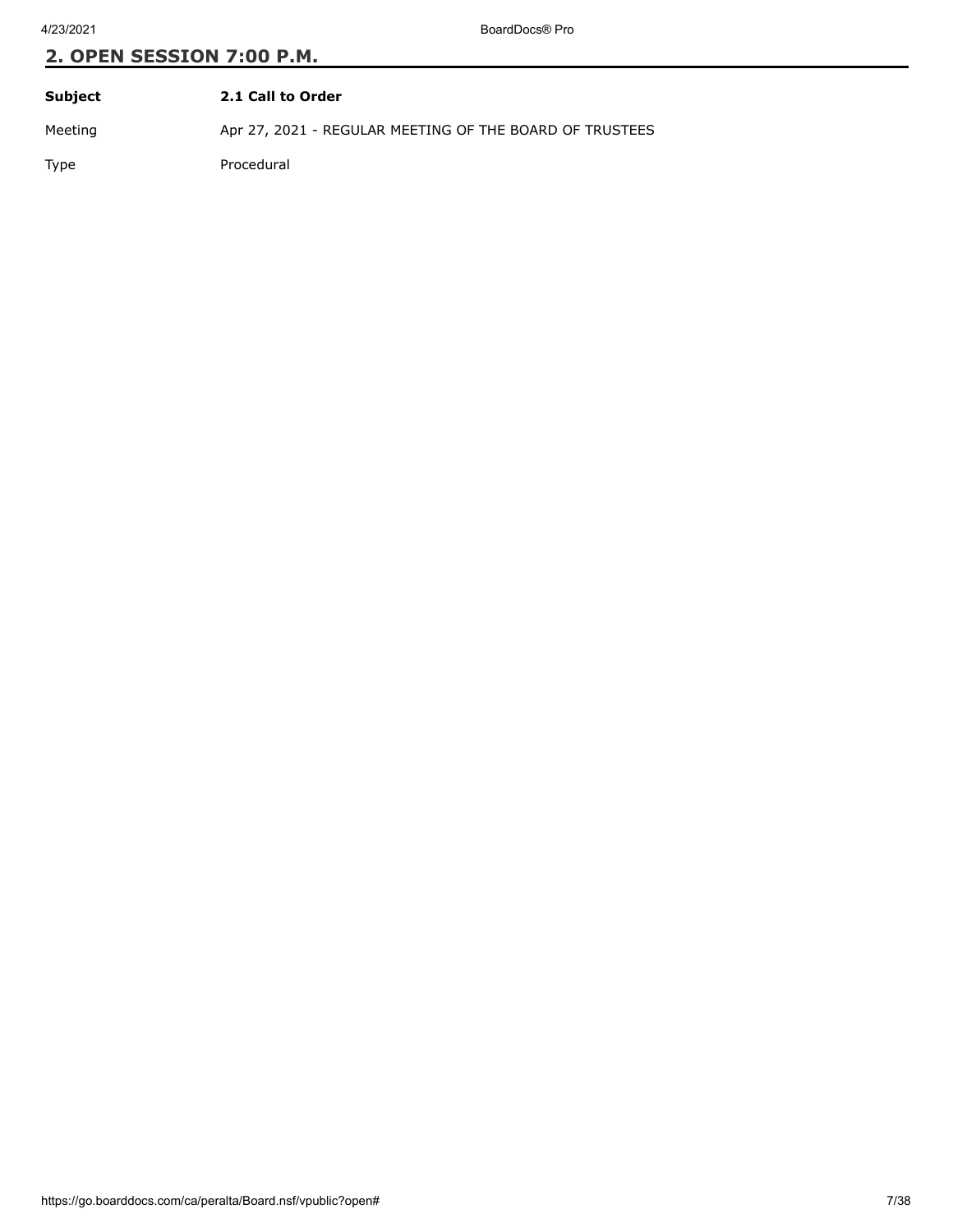| Subject | 2.2 Pledge of Allegiance                                |
|---------|---------------------------------------------------------|
| Meeting | Apr 27, 2021 - REGULAR MEETING OF THE BOARD OF TRUSTEES |
| Type    | Procedural                                              |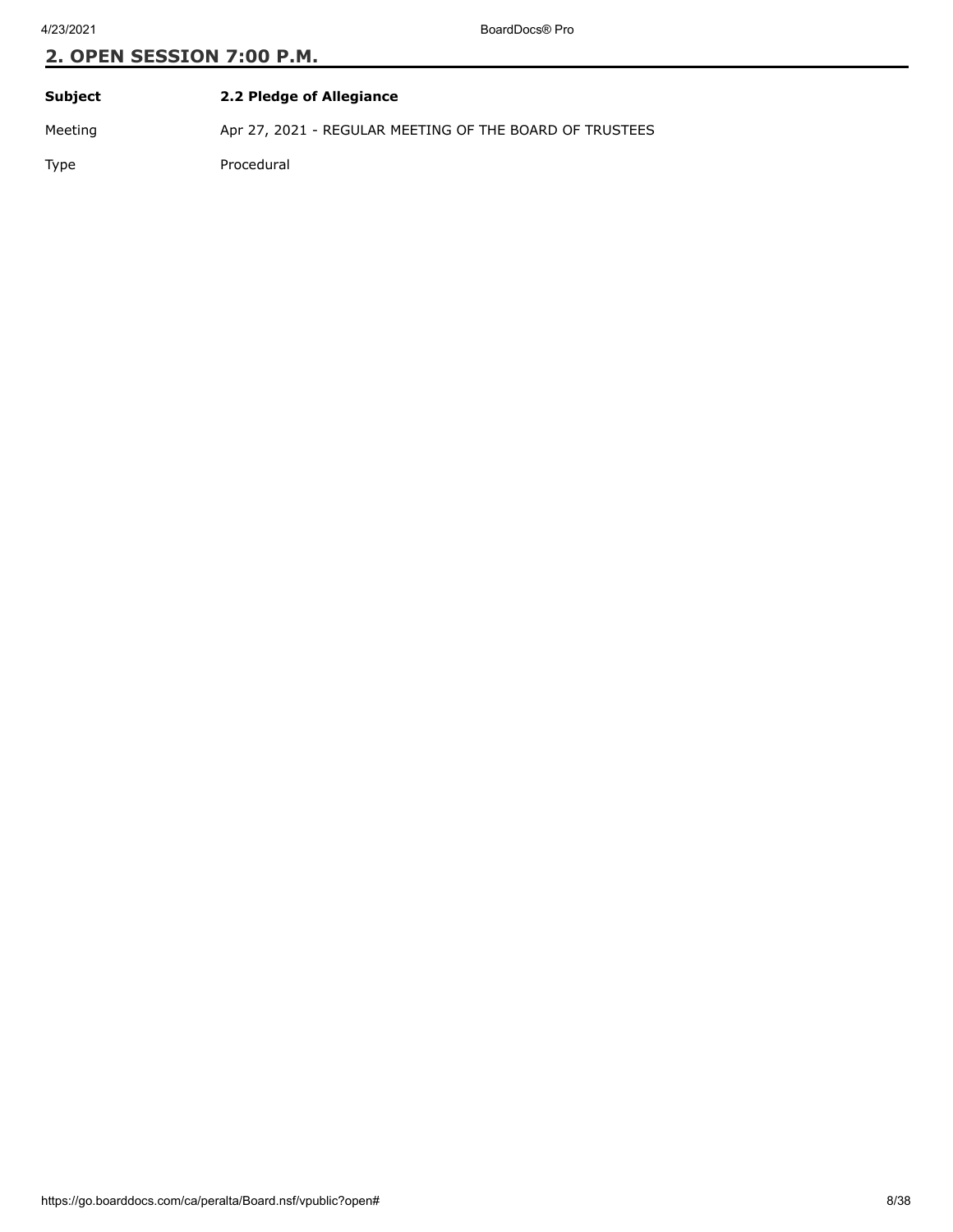| Subject     | 2.3 Roll Call                                           |
|-------------|---------------------------------------------------------|
| Meeting     | Apr 27, 2021 - REGULAR MEETING OF THE BOARD OF TRUSTEES |
| <b>Type</b> | Procedural                                              |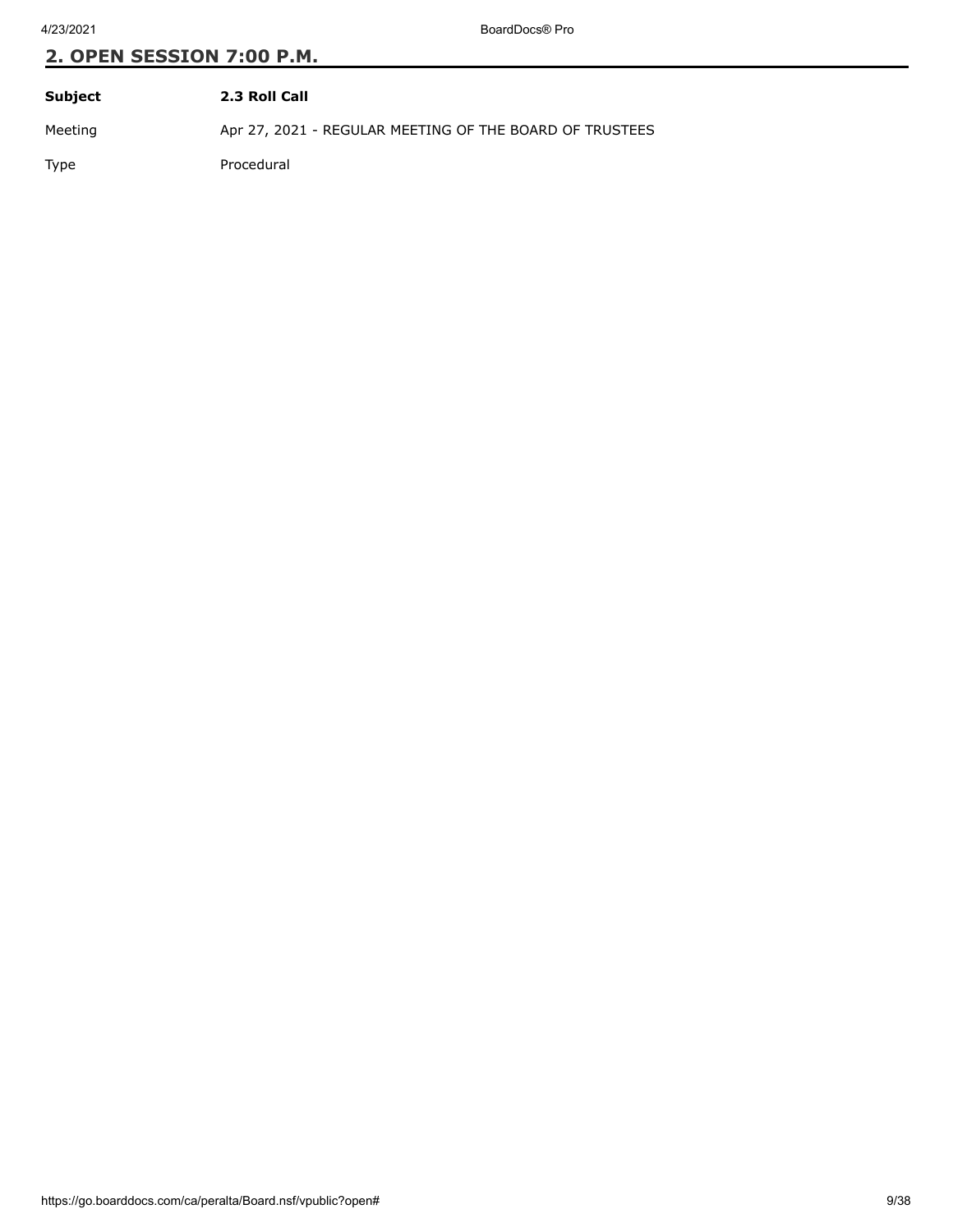#### **Subject 2.4 Affirmation of the Statement of Cooperation**

Meeting **Apr 27, 2021 - REGULAR MEETING OF THE BOARD OF TRUSTEES** 

Type Procedural

We the Peralta Community College District Board of Trustees commit to the following in our efforts to help students reach their educational goals:

- 1. We agree to listen and seek to understand others and opposing viewpoints with the expectation of good intentions and a deep commitment to the District's students.
- 2. We commit to being prepared for each meeting and to work within our established communication protocols when we seek additional information. Members will review the agenda in advance of each meeting and adhere to Board Policy 2340 for adding items to the agenda.
- 3. We have reviewed the Board's Code of Ethics and commit to reviewing it annually at our organizational meeting to remind ourselves of the behavior we are to exhibit and the guidelines we are to follow in our role.
- 4. If the Code of Ethics is violated, we commit to follow the process stated in the Code and will first address concerns informally to settle disagreements one-on-one between and among members before moving to the formal process.
- 5. We agree that from time to time, the Chair will remind members of appropriate behavior and may call for a recess or redirect members if they stray from the topic of discussion.
- 6. We collectively recognize that it is within the duties and authority of the Chair to render decisions or take actions to keep our meetings on track in adherence to Board policy.
- 7. We will strive to fulfill the vision we established for ourselves.
- 8. We will model the behavior we want others to exhibit.

File Attachments

[PCCD Cooperation Statement.final fully signed.pdf \(427 KB\)](https://go.boarddocs.com/ca/peralta/Board.nsf/files/C24QDY67B94E/$file/PCCD%20Cooperation%20Statement.final%20fully%20signed.pdf)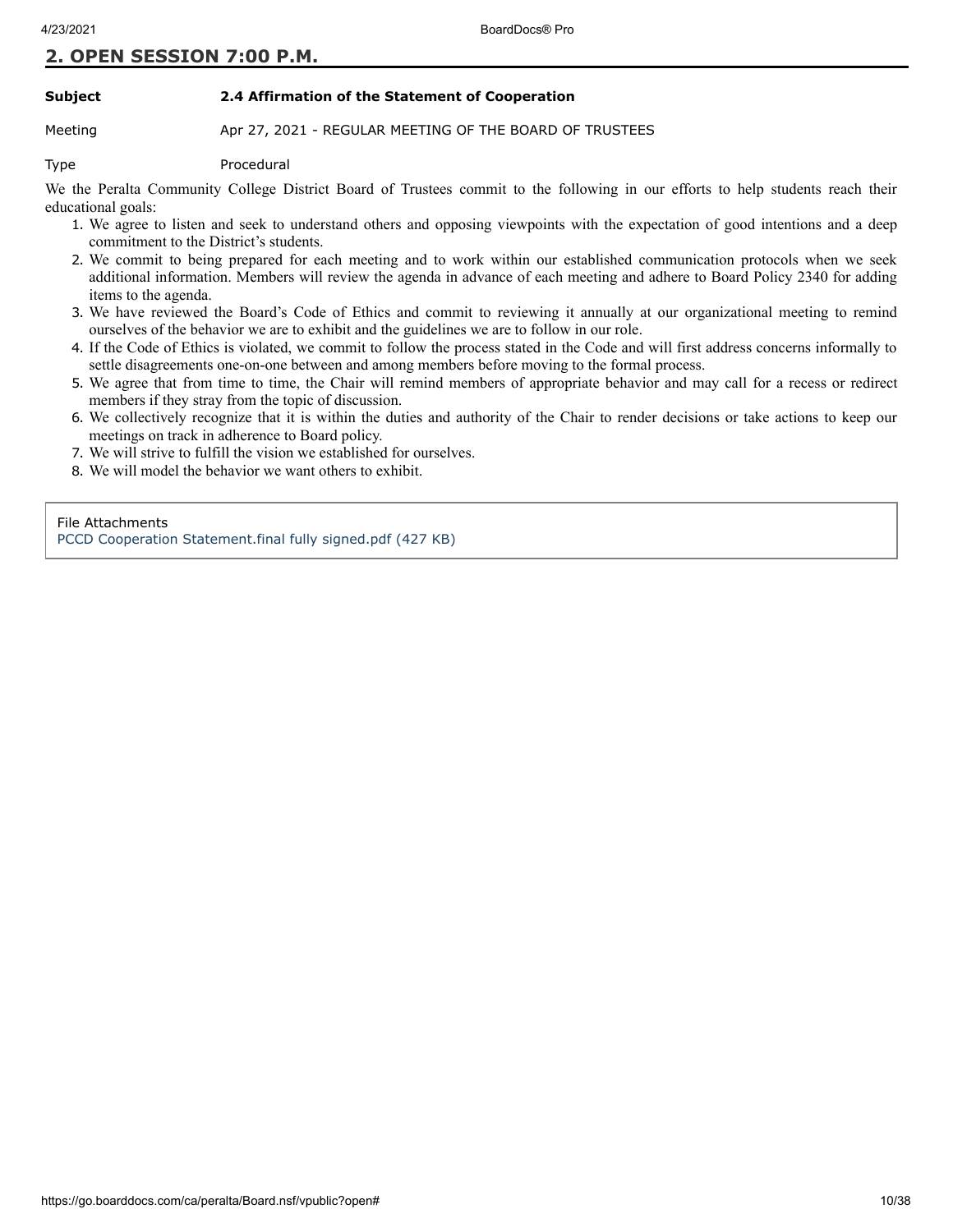| Subject     | 2.5 Report of Action Taken in Closed Session            |
|-------------|---------------------------------------------------------|
| Meeting     | Apr 27, 2021 - REGULAR MEETING OF THE BOARD OF TRUSTEES |
| <b>Type</b> | Information                                             |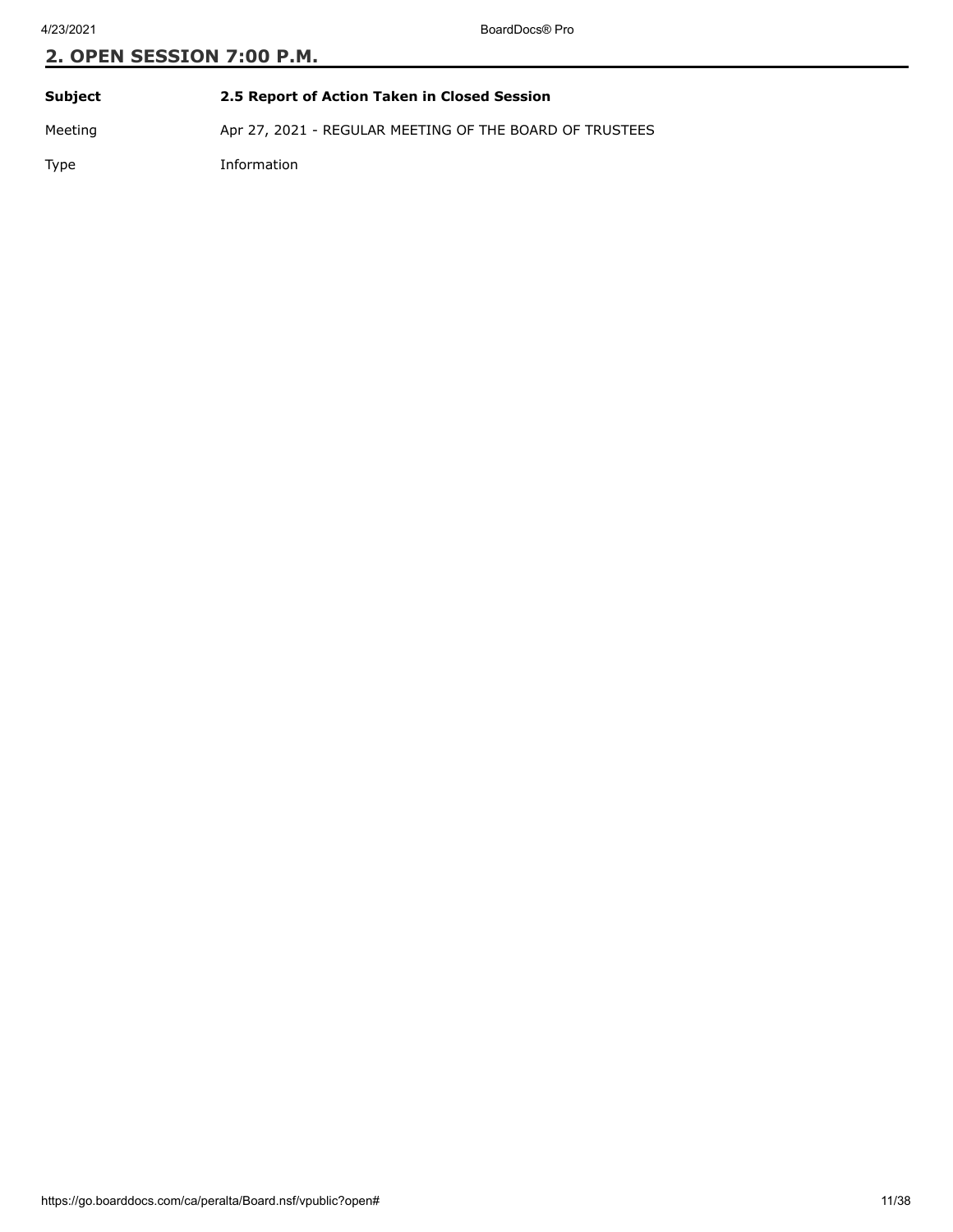| <b>Subject</b> | 2.6 Approval of the Agenda                              |
|----------------|---------------------------------------------------------|
| Meeting        | Apr 27, 2021 - REGULAR MEETING OF THE BOARD OF TRUSTEES |
| Type           | Action                                                  |
| Preferred Date | Apr 27, 2021                                            |
| Absolute Date  | Apr 27, 2021                                            |
| Fiscal Impact  | No                                                      |
|                |                                                         |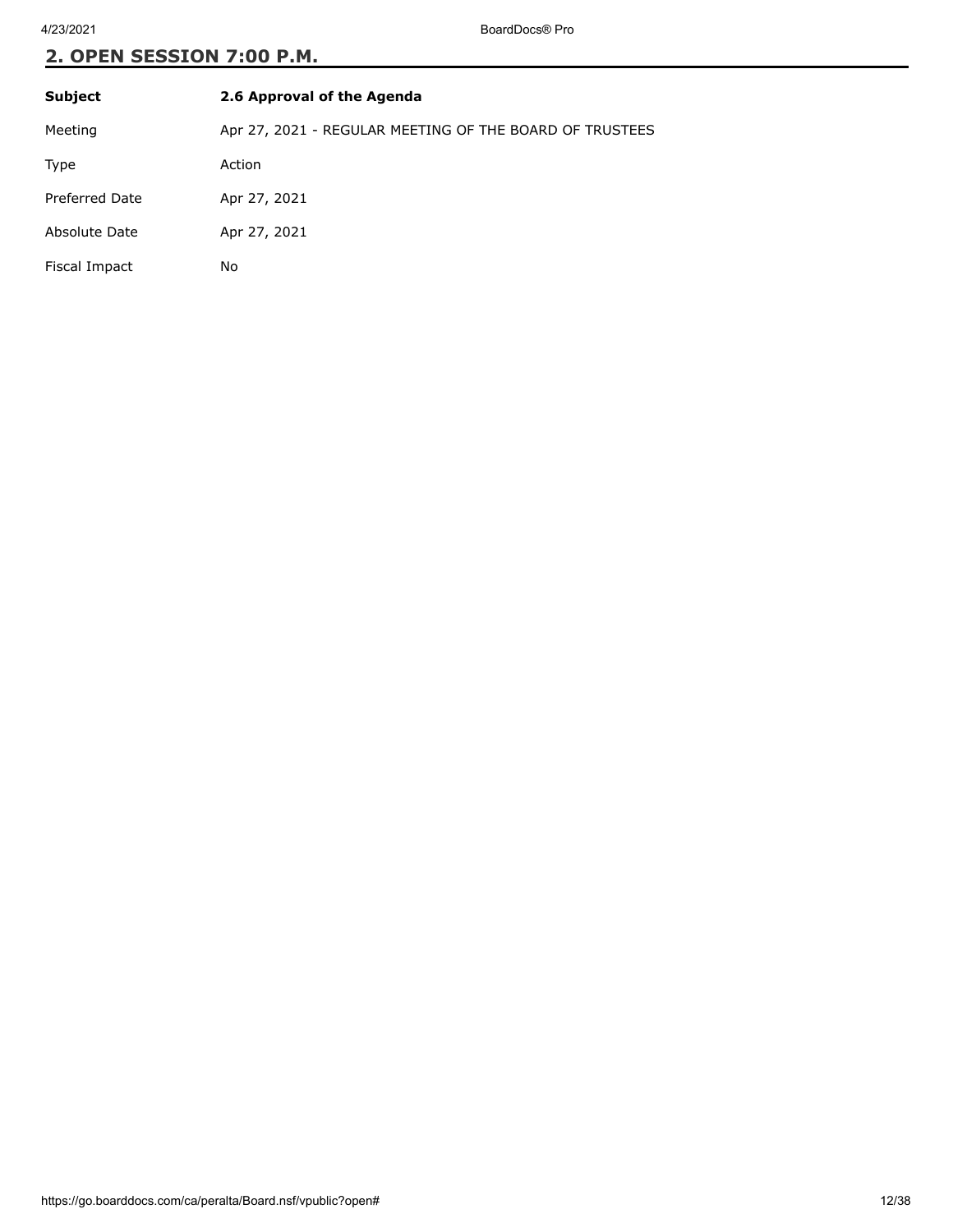| <b>Subject</b>        | 2.7 Approval of the Minutes                             |
|-----------------------|---------------------------------------------------------|
| Meeting               | Apr 27, 2021 - REGULAR MEETING OF THE BOARD OF TRUSTEES |
| Type                  | Action, Minutes                                         |
| <b>Preferred Date</b> | Apr 27, 2021                                            |
| Absolute Date         | Apr 27, 2021                                            |
| Fiscal Impact         | No                                                      |
| <b>Budgeted</b>       | No                                                      |
|                       |                                                         |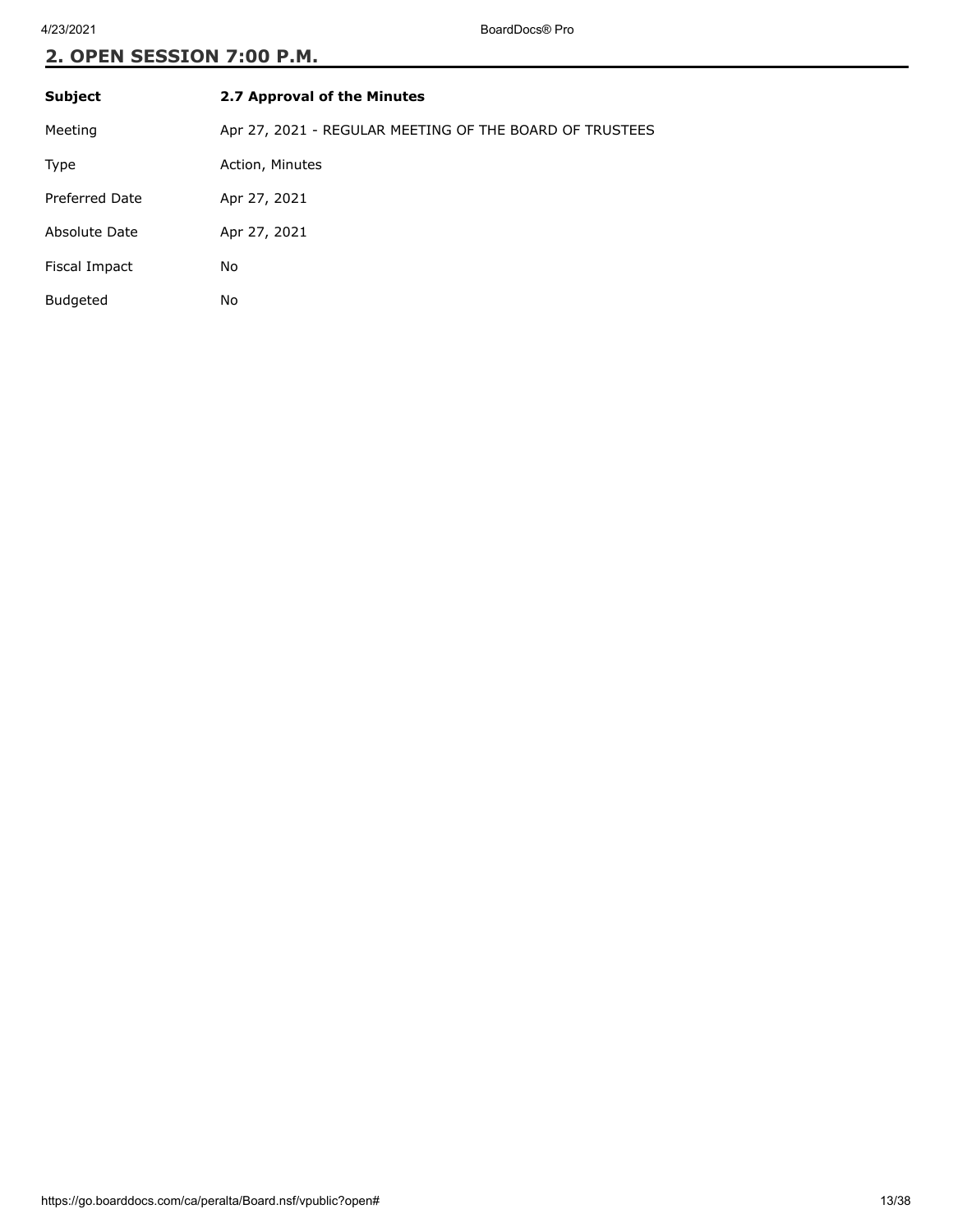| Subject     | 2.8 Associated Student Government Reports               |
|-------------|---------------------------------------------------------|
| Meeting     | Apr 27, 2021 - REGULAR MEETING OF THE BOARD OF TRUSTEES |
| <b>Type</b> | Information                                             |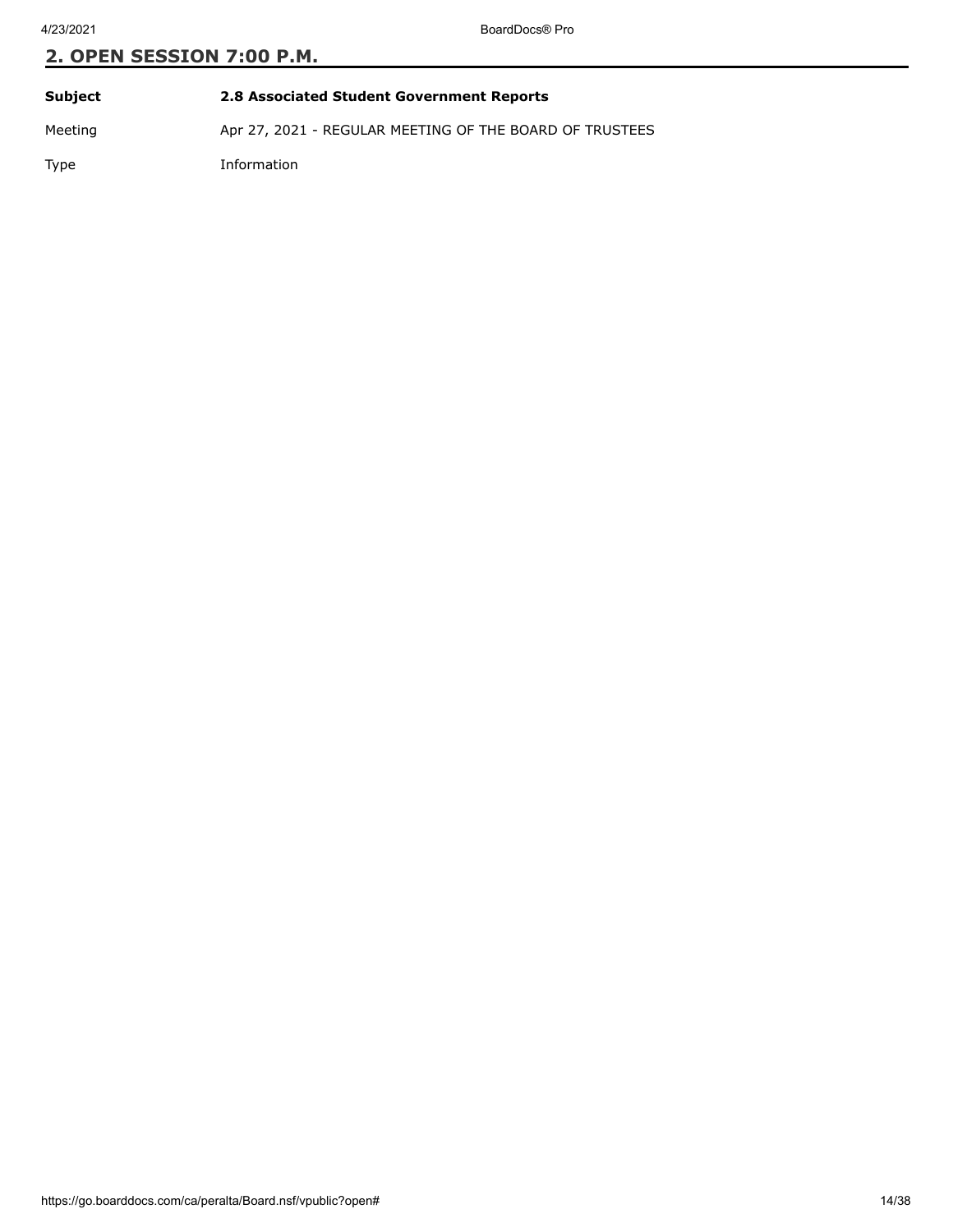| Subject     | 2.9 Peralta Classified Senate Report                    |
|-------------|---------------------------------------------------------|
| Meeting     | Apr 27, 2021 - REGULAR MEETING OF THE BOARD OF TRUSTEES |
| <b>Type</b> | Information                                             |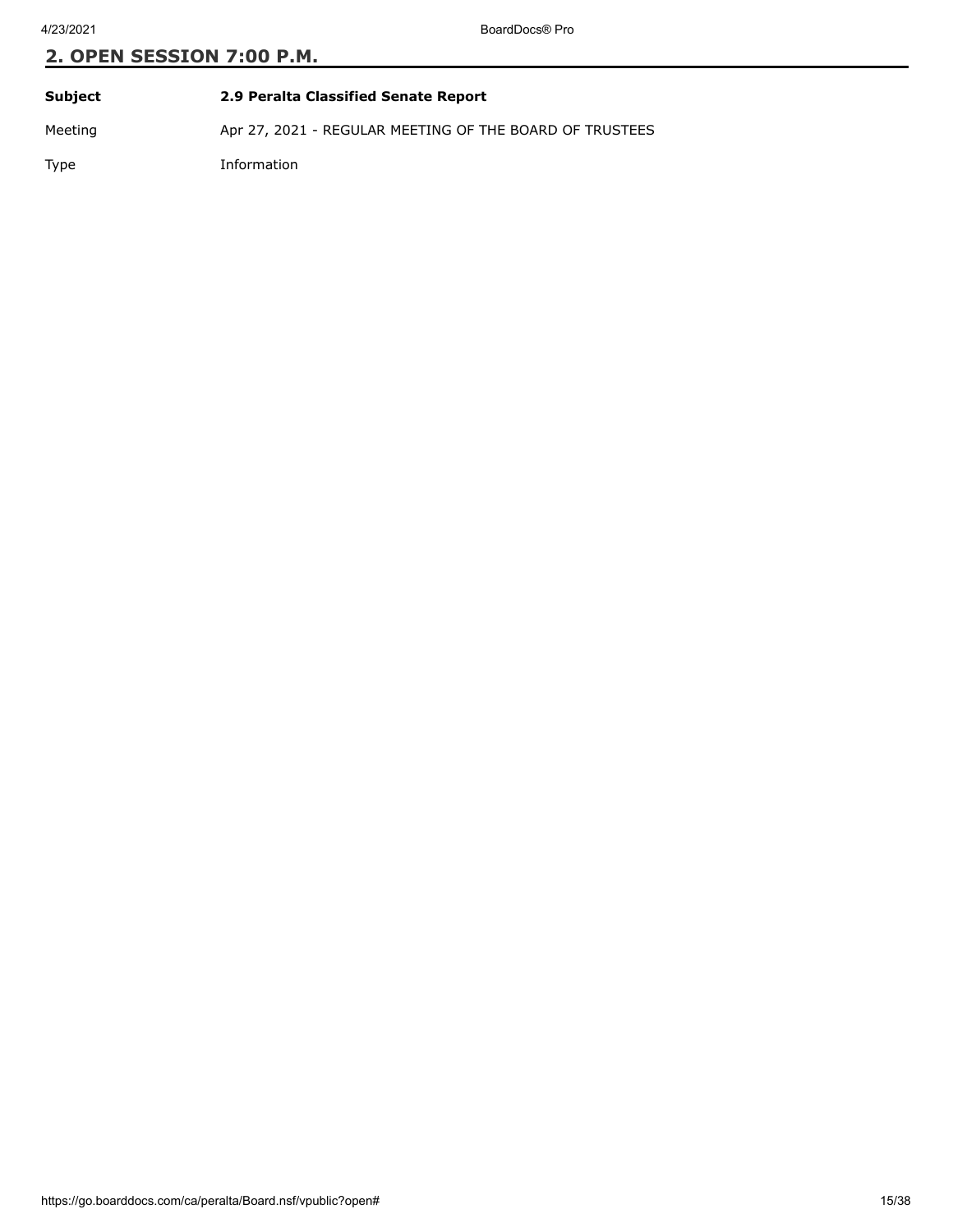| Subject     | 2.10 District Academic Senate Report                    |
|-------------|---------------------------------------------------------|
| Meeting     | Apr 27, 2021 - REGULAR MEETING OF THE BOARD OF TRUSTEES |
| <b>Type</b> | Information                                             |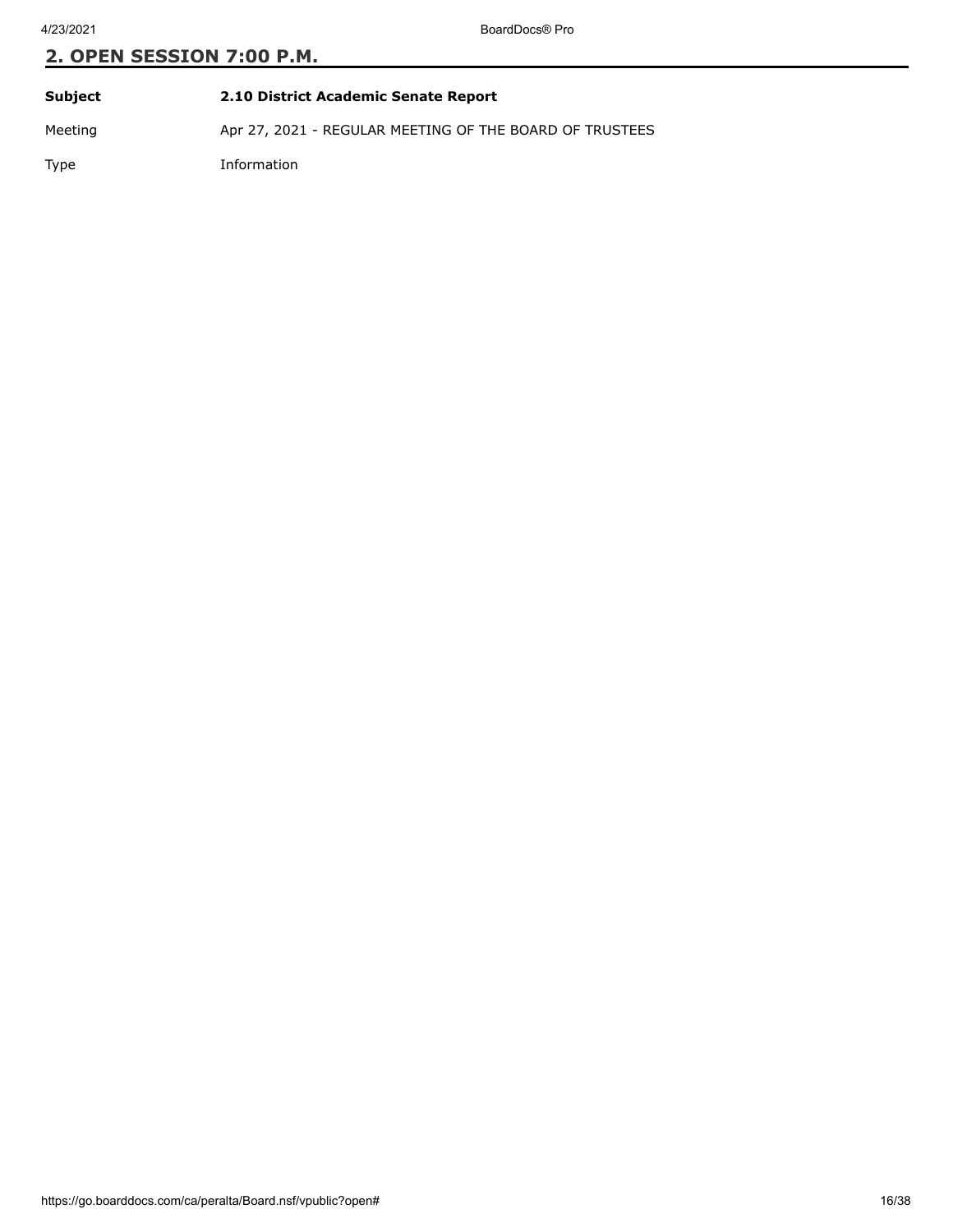# **Subject 2.11 Public Communication**

Meeting **Apr 27, 2021 - REGULAR MEETING OF THE BOARD OF TRUSTEES** 

Type Information

At this time, the Board of Trustees will listen to communication from the public on matters that are not on the agenda and are within the Board's jurisdiction. Under provisions of the Brown Act, the Board and District staff are prohibited from discussing or taking action on oral requests that are not part of the agenda, but may respond briefly. A maximum of 15 minutes (up to 3 minutes per individual) will be provided for speakers under this agenda section, at the Board President's discretion. Requests to speak which cannot be honored within the time limit will be scheduled for subsequent meetings in the order received. Persons addressing items included on the agenda will be heard at the time the item is considered, and comments on tangential issues not directly related to the item may be ruled out of order. All public communication requests must be received prior to the Board's consideration of the item and are honored in the order the requests are received. A speaker may yield time to another speaker up to a limit of 6 additional minutes, with no more than 5 speakers on the issue, where both have completed a speaker's card, and the yielder must identify him/herself to the Board. Speakers are asked to submit any materials in advance to the Board Clerk and shall not be distributed during the time of the meeting. Further direction is provided in Board Policy and Administrative Procedure 2345 Public Participation at Board Meetings.

In response to the shelter-in-place orders issued by state and local governments, Meetings of the Peralta Community College District Board of Trustees will be held through Zoom. Individuals interested in being recognized for public communication shall email the Board Clerk at [bmartinez@peralta.edu](mailto:BMARTINEZ@PERALTA.EDU)

**<http://web.peralta.edu/trustees/board-policies/>**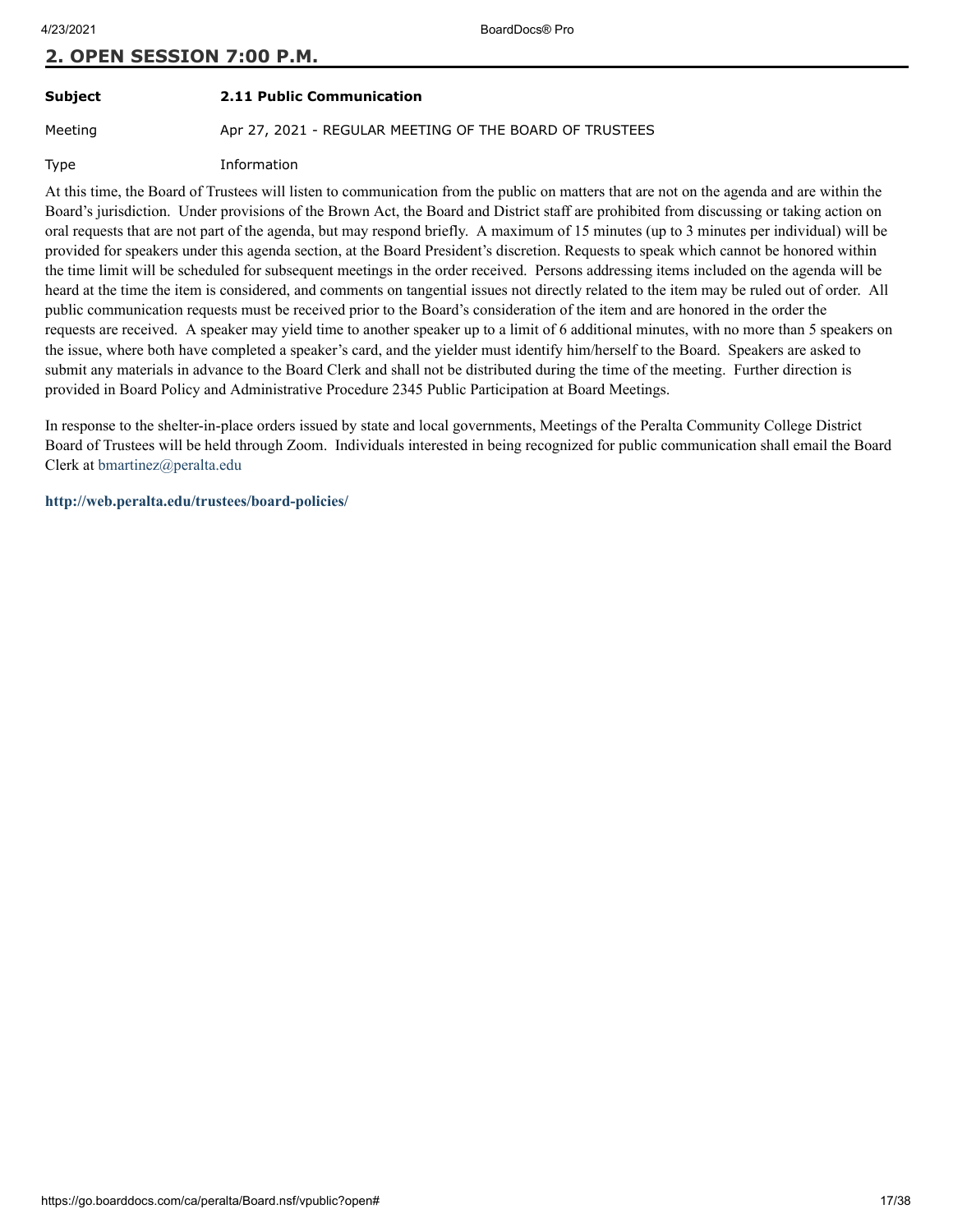**Subject 2.12 Chancellor's Reports**

Meeting Apr 27, 2021 - REGULAR MEETING OF THE BOARD OF TRUSTEES

Type Information

• College Reports

File Attachments

[4.27.21 Merritt College BOT Report.pdf \(761 KB\)](https://go.boarddocs.com/ca/peralta/Board.nsf/files/C29SD9722420/$file/4.27.21%20Merritt%20College%20BOT%20Report.pdf)

- [4.27.21 Laney College BOT Report.pdf \(895 KB\)](https://go.boarddocs.com/ca/peralta/Board.nsf/files/C2AFMV3FD71A/$file/4.27.21%20Laney%20College%20BOT%20Report.pdf)
- [4.27.21 CoA BOT Report.pdf \(521 KB\)](https://go.boarddocs.com/ca/peralta/Board.nsf/files/C2AVUZ828327/$file/4.27.21%20CoA%20BOT%20Report.pdf)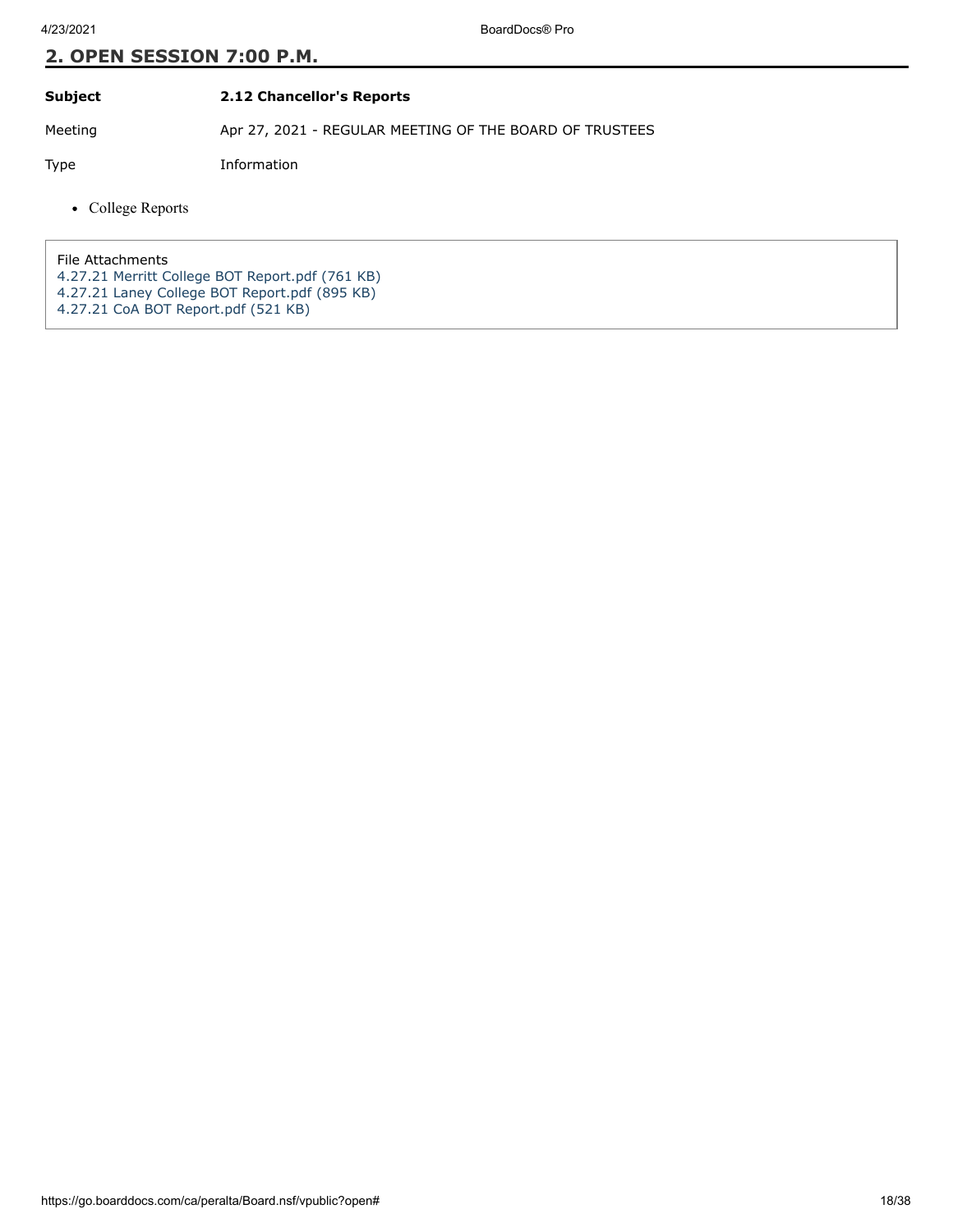## **5. CONSENT CALENDAR - ACADEMIC AFFAIRS**

| <b>Subject</b>                       | 5.1 Consider Approval of Course and Program Additions, Deactivations and Changes.<br><b>Presenter: Vice-Chancellor of Academic Affairs Siri Brown</b> |  |
|--------------------------------------|-------------------------------------------------------------------------------------------------------------------------------------------------------|--|
| Meeting                              | Apr 27, 2021 - REGULAR MEETING OF THE BOARD OF TRUSTEES                                                                                               |  |
| Type                                 | Action (Consent)                                                                                                                                      |  |
| <b>Preferred Date</b>                | Apr 27, 2021                                                                                                                                          |  |
| Absolute Date                        | Apr 27, 2021                                                                                                                                          |  |
| Fiscal Impact                        | No                                                                                                                                                    |  |
| <b>Budgeted</b>                      | No                                                                                                                                                    |  |
| <b>Budget Source</b>                 | N/A                                                                                                                                                   |  |
| <b>TO: Peralta Board of Trustees</b> |                                                                                                                                                       |  |

#### **FROM: Department of Academic Affairs**

**PREPARED BY:** Amany Elmasry, Curriculum and System Tech Analyst

#### **BACKGROUND/ANALYSIS:**

The role of Council on Instruction, Planning and Development (CIPD) is to review college curriculum additions, deletions, or modifications and submit them to the Board of Trustees for approval. CIPD meetings are held monthly throughout the academic year and are composed of college curriculum chairs (appointed by the Academic Senate), curriculum specialists, matriculation officers, the District Academic Senate President, the Vice Chancellor of Academic Affairs & Student Success, Deans and Vice Presidents of Instruction.

Course and program additions are based on industry demand and/or students need in the following fields: Geography :Introduction to Weather and Climate, California Geography; Geology:Historical Geology; communications:Gender and Communication ; Business Noncredit : OSHA General Industry 30 Hour Training, and OSHA General Industry 10-Hour Training; Media Virtual Production series, Spanish, Mam Language and Culture series (Beginning, Intermediate, and Advanced levels); ESOL noncredit courses in Reading and Writing series (Beginning, Intermediate, and Advanced levels).

Course modifications are required to comply with State Chancellor's Office initiatives such as the code alignment project for better reporting. They are also required for updates to course curriculum to ensure alignment with district-wide requisites and unit values in order to streamline student enrollment and to comply with Education Code Sections 70901(b), 70902(b), and 78016; and California Code of Administrative Regulations Sections 51000, 51022, 55100, 55130 and 55150.

Course deletions result in deactivating courses that are no longer offered from the college catalog, state inventory, CurriQunet, ASSIST, and Passport according to the approved effective term listed in the attached agenda.

The attached PDF entitled "Apr 2021 CIPD Report" and "Apr 2021 Program Proposals" contains course and program additions, changes, and deactivations as approved by the colleges' curriculum committees and The Council for Instruction, Planning and Development (CIPD).

#### **DELIVERABLES/SCOPE OF WORK:**

All curriculum additions, deletions, and modifications reflect work that occurs on an ongoing basis.

#### **EVALUATION AND RECOMMENDED ACTION:**

The Vice-Chancellor of Academic Affairs and Student Success and the Interim Chancellor recommend approval.

File Attachments [April 2021 CIPD Report.pdf \(493 KB\)](https://go.boarddocs.com/ca/peralta/Board.nsf/files/C23V447EDBD0/$file/April%202021%20CIPD%20Report.pdf) [Apr 2021 Program Proposals.pdf \(1,772 KB\)](https://go.boarddocs.com/ca/peralta/Board.nsf/files/C23V4A7EE400/$file/Apr%202021%20Program%20Proposals.pdf)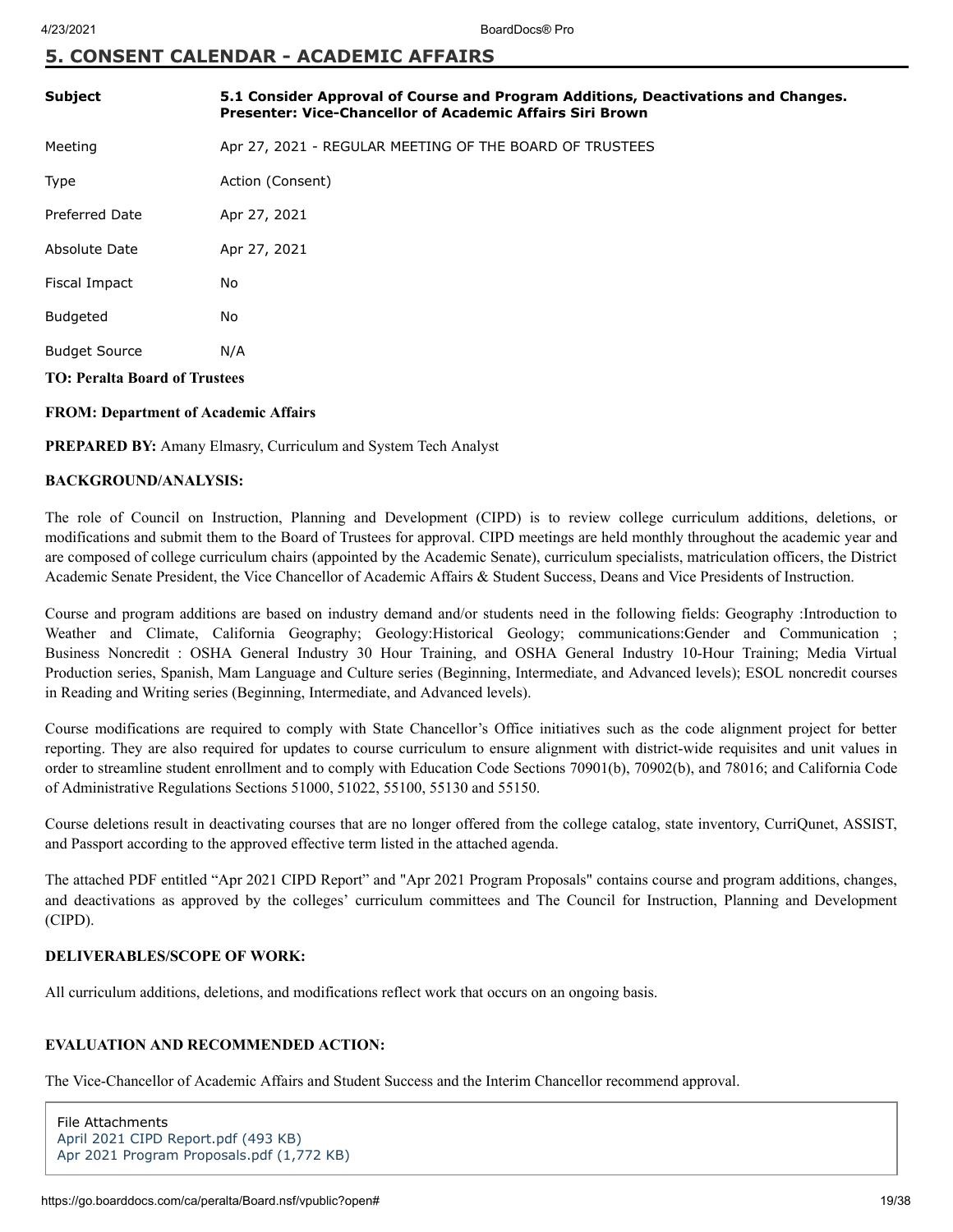*All matters listed under the Consent Calendar are considered by the Board of Trustees to be routine or sufficiently supported by back-up information as to not require additional discussion. Consent Calendar items will be enacted by one motion. There will be no separate discussion on these items prior to the time the Board votes on them, unless a Board member requests that a specific item be removed from the Consent Calendar for action and a separate vote. Public comment on Consent Calendar items from anyone completing a card will be heard prior to the Board's vote on the Consent Calendar. All Board approved contracts are subject to final negotiation and execution by the Chancellor.*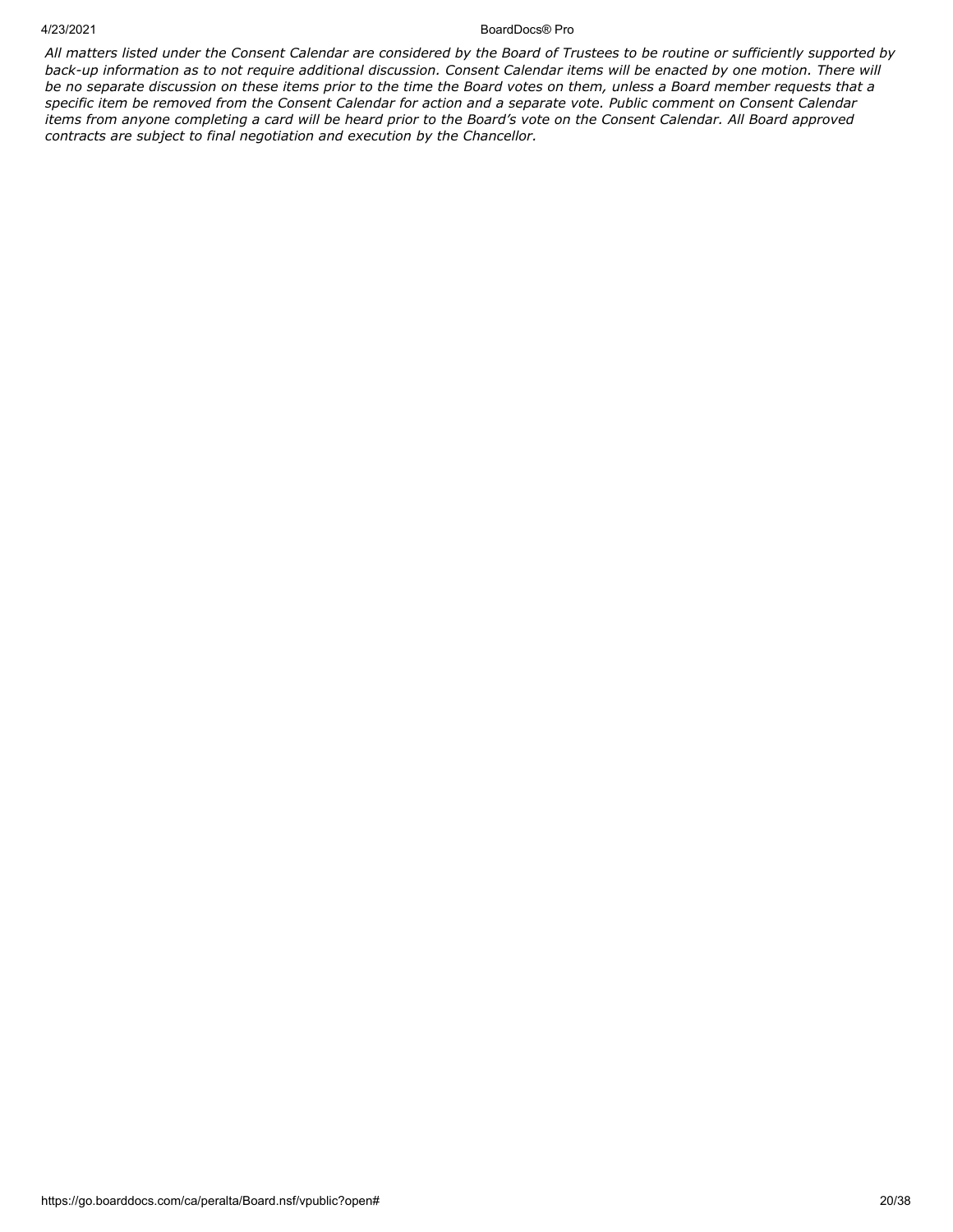## **5. CONSENT CALENDAR - ACADEMIC AFFAIRS**

| <b>Subject</b>                       | 5.2 Consider Ratification of the Lao Family Community Development MOU Extension in<br>the Amount not to Exceed \$53,752. Presenter: President Rudy Besikof |
|--------------------------------------|------------------------------------------------------------------------------------------------------------------------------------------------------------|
| Meeting                              | Apr 27, 2021 - REGULAR MEETING OF THE BOARD OF TRUSTEES                                                                                                    |
| Type                                 | Action (Consent)                                                                                                                                           |
| <b>Preferred Date</b>                | Apr 27, 2021                                                                                                                                               |
| Absolute Date                        | Apr 27, 2021                                                                                                                                               |
| Fiscal Impact                        | Yes                                                                                                                                                        |
| Dollar Amount                        | \$53,752.00                                                                                                                                                |
| <b>Budgeted</b>                      | Yes                                                                                                                                                        |
| <b>Budget Source</b>                 | Lao Family Community Development Grant Budget Code: 5-11-552-1-672700-2036-00                                                                              |
| <b>TO: Peralta Board of Trustees</b> |                                                                                                                                                            |

#### **FROM: Acting Dean of CTE - Laney College Alejandria Tomas**

#### **PREPARED BY: Lynna Wong**

#### **BACKGROUND/ANALYSIS:**

Since 2016, Laney College has been a member of an Alameda County consortium, led by the Lao Family Community Development, servicing members of the newcomer and refugee consortium. The attached extension extends Laney College's participation membership in the grant through Sept. 30, 2021.

What is being presented for consideration by the Board is Addendum #4, which extends the term of the contract and adds funds to cover the added scope of work related to the community outreach and career services for refugees.

| <b>Description</b>                                                        | Amount    | <b>Board Approval Date</b>                                   |
|---------------------------------------------------------------------------|-----------|--------------------------------------------------------------|
| Original MOU Contract                                                     | \$68,256  | Board Approved & signed by Chancellor<br>LaGuerre $10/25/16$ |
| MOU Contract Addendum #2 to increase the<br>Amount of contract #124064    | \$51,192  | Board Approved & signed by Chancellor<br>LaGuerre $03/09/18$ |
| MOU Contract Addendum #3 to increase the<br>amount of contract $\#124064$ | \$107,504 | Board Approved & signed by Chancellor<br>LaGuerre 12/12/2018 |
| <b>TOTAL</b>                                                              | \$280,704 |                                                              |

#### **DELIVERABLES/SCOPE OF WORK:**

As a member of the consortium of community-based organizations including the Lao Family Community Development, Refugee Transitions, International Rescue Committee, and other refugee and immigrant support organizations, Laney College will provide industry outreach, engagement, employment education, and Laney registration and admission outreach.

### **ANTICIPATED COMPLETION DATE:**

September 30, 2021

### **EVALUATION AND RECOMMENDED ACTION:**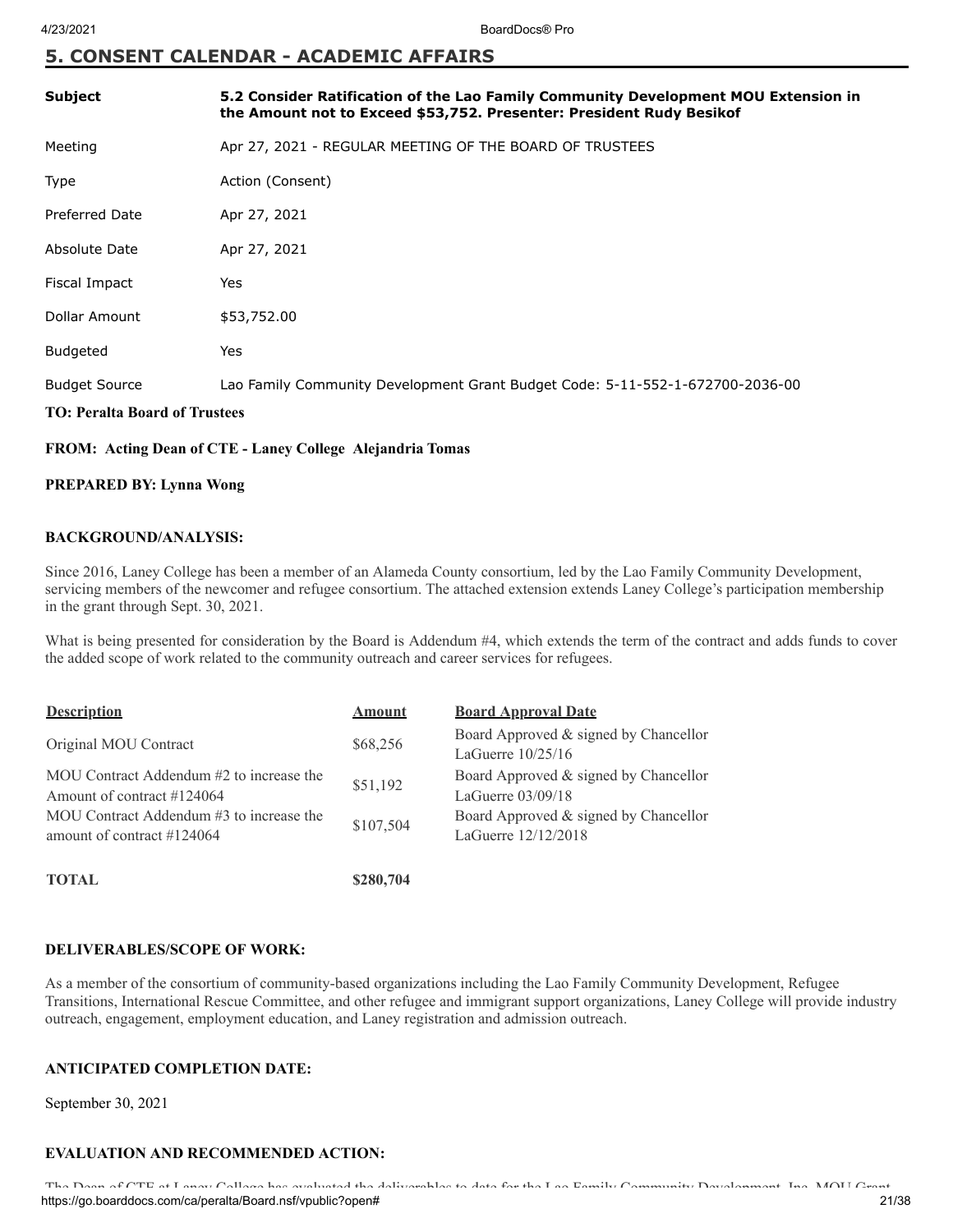The Dean of CTE at Laney College has evaluated the deliverables to date for the Lao Family Community Development, Inc. MOU Grant extension and found them to be satisfactory.

The President of Laney College and the Interim Chancellor recommend ratification.

File Attachments [Lao Family Grant Extension MOU 031821\\_CTS#124064 - signed \(1\).pdf \(518 KB\)](https://go.boarddocs.com/ca/peralta/Board.nsf/files/C246TQ16822A/$file/Lao%20Family%20Grant%20Extension%20MOU%20031821_CTS%23124064%20-%20signed%20(1).pdf)

*All matters listed under the Consent Calendar are considered by the Board of Trustees to be routine or sufficiently supported by back-up information as to not require additional discussion. Consent Calendar items will be enacted by one motion. There will be no separate discussion on these items prior to the time the Board votes on them, unless a Board member requests that a specific item be removed from the Consent Calendar for action and a separate vote. Public comment on Consent Calendar items from anyone completing a card will be heard prior to the Board's vote on the Consent Calendar. All Board approved contracts are subject to final negotiation and execution by the Chancellor.*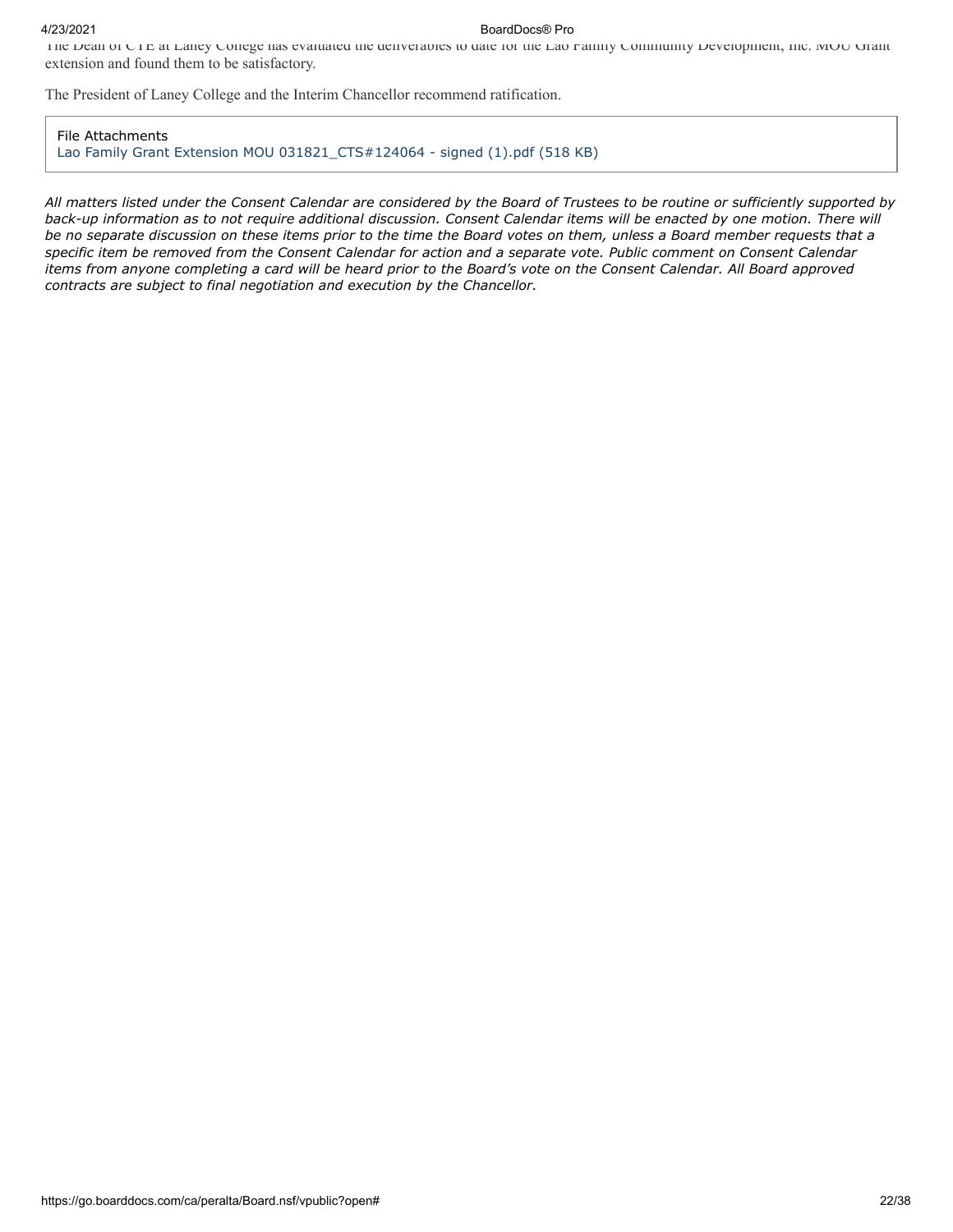## **6. CONSENT CALENDAR - FACILITIES**

| <b>Subject</b>                       | 6.1 Consider Approval of Amendment No. 2 to the Independent Consultant Agreement for<br>Geotechnical Services with Terraphase Engineering, Inc. to Increase the Not-To-Exceed<br>Fee for Services by \$15,200.00 to Cover Project Specific Hazardous Material Services<br>Required for the Demolition of Building B on the College of Alameda Campus. Presenter:<br>Director of Planning and Development Atheria Smith |  |
|--------------------------------------|------------------------------------------------------------------------------------------------------------------------------------------------------------------------------------------------------------------------------------------------------------------------------------------------------------------------------------------------------------------------------------------------------------------------|--|
| Meeting                              | Apr 27, 2021 - REGULAR MEETING OF THE BOARD OF TRUSTEES                                                                                                                                                                                                                                                                                                                                                                |  |
| Type                                 | Action (Consent)                                                                                                                                                                                                                                                                                                                                                                                                       |  |
| Preferred Date                       | Apr 27, 2021                                                                                                                                                                                                                                                                                                                                                                                                           |  |
| Absolute Date                        | Apr 27, 2021                                                                                                                                                                                                                                                                                                                                                                                                           |  |
| Fiscal Impact                        | Yes                                                                                                                                                                                                                                                                                                                                                                                                                    |  |
| Dollar Amount                        | \$15,200.00                                                                                                                                                                                                                                                                                                                                                                                                            |  |
| <b>Budget Source</b>                 | 1-43-391-5105-1-710000-2404-00 (Fund 43-Measure G)                                                                                                                                                                                                                                                                                                                                                                     |  |
| <b>TO: Peralta Board of Trustees</b> |                                                                                                                                                                                                                                                                                                                                                                                                                        |  |
|                                      |                                                                                                                                                                                                                                                                                                                                                                                                                        |  |

#### **FROM: Department of General Services**

#### **PREPARED BY: Roebbelen Construction Management Services, Inc.**

#### **BACKGROUND/ANALYSIS:**

Table 1.1

The Board is asked to approve Amendment No.2 to the Independent Consultant Agreement for Geotechnical Services ("Agreement") with Terraphase Engineering, Inc., ("Terraphase"). Under Amendment No. 2, Terraphase's scope of work will increase to include the provision of Specific Hazardous Material Services; Abatement Specifications, Abatement Monitoring, including clearance air testing and closure reporting required for the demolition of Building B on the College of Alameda campus during demolition ("Project").

Under the original terms of the Agreement, Terraphase provided Hazardous Materials reports that provided analysis of Asbestos Containing Material (ACM), Lead Based Paint (LBP) and Polychlorinated Biphenyls (PCB) for the existing College of Alameda Automotive and Diesel Building. Once the construction of the Project is completed, which includes new classrooms, an automotive mechanic shop, auto body shop and a diesel mechanic shop, Buildings B & E will then be demolished. This Amendment No. 2 contemplates additional Hazardous Material abatement services required to ensure the demolition is performed in a safe manner and any hazardous material found in Building B are contained and disposed of in accordance with local municipal, State of California, Environmental Protection Agency, and the Occupational Safety and Health Administration's regulations.

This is the second amendment to the Independent Consultant Agreement. See Table 1.1 below for the history of this Agreement.

| Contract                                | Approved<br>Amount | <b>Board</b><br>Approval   Contract<br>Date | End<br>Date |
|-----------------------------------------|--------------------|---------------------------------------------|-------------|
| <b>Independent Consultant Agreement</b> | \$134,262.00       | 4/21/2020                                   | 6/30/2021   |
| Amendment No. 1                         | \$11,560.00        | 10/13/2020                                  | 1/19/2023   |
| <b>Amendment No. 2 (This item)</b>      | \$15,200.00        | Pending 4/13/2021                           |             |
| <b>New Contract Total</b>               | \$161,022.00       |                                             |             |

In the 2020-21 Fiscal Year, Terraphase has been awarded the following additional contracts or contract amendments with the District:

| <b>Contract Type</b>                                                                                     | <b>Using</b><br><b>Entity</b><br><b>Vendor</b> | <b>Amount</b> | <b>Board Approval</b> |
|----------------------------------------------------------------------------------------------------------|------------------------------------------------|---------------|-----------------------|
| Amendment No. 2 Independent Consultant   College of Alameda<br>Agreement for Geotechnical Services – New |                                                | \$15,200.00   | Pending<br>4/13/2021  |

#### https://go.boarddocs.com/ca/peralta/Board.nsf/vpublic?open# 23/38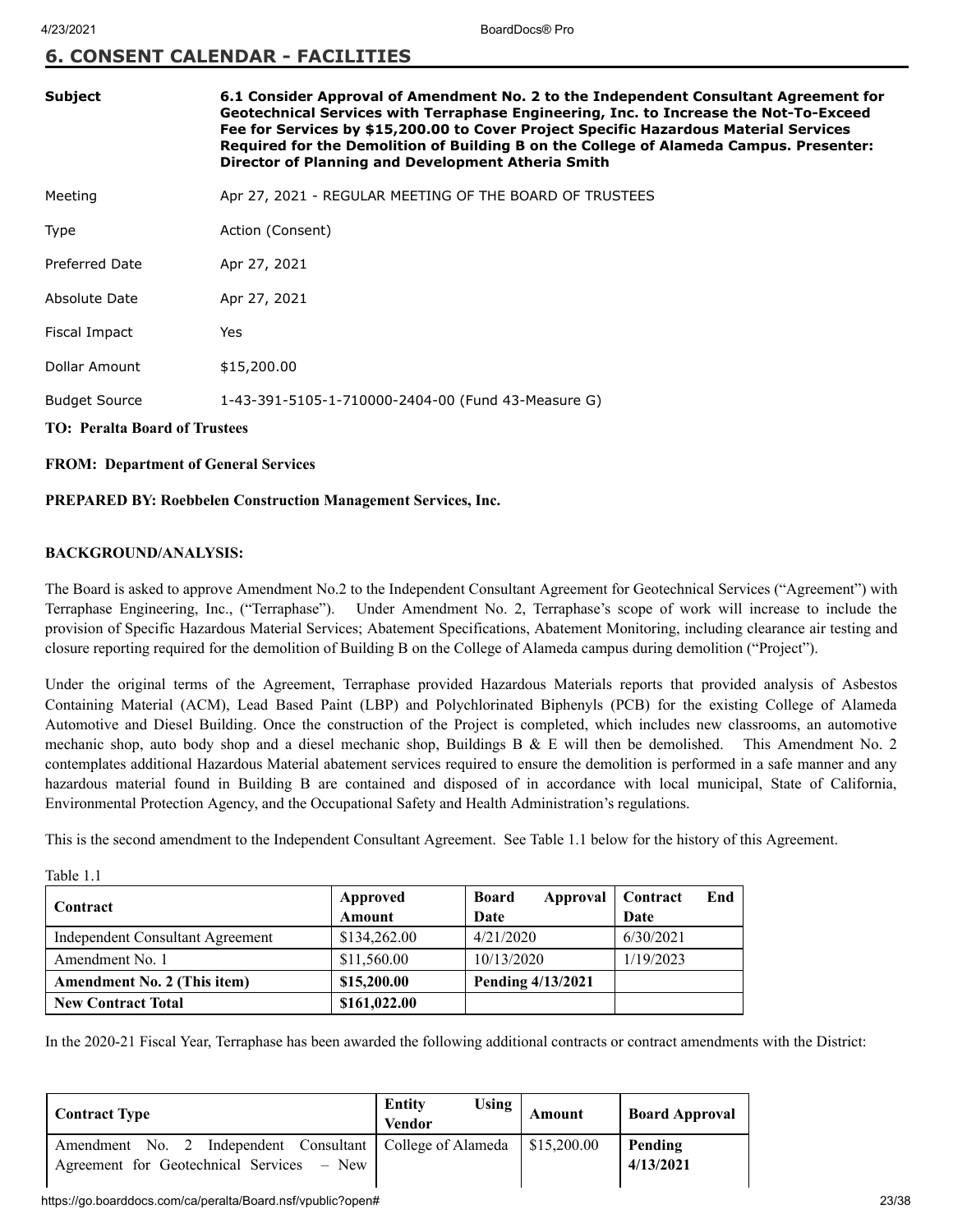| 4/23/2021                                                                                                                                                                                                                                                             |                    | BoardDocs® Pro |            |
|-----------------------------------------------------------------------------------------------------------------------------------------------------------------------------------------------------------------------------------------------------------------------|--------------------|----------------|------------|
| Transportation Technology Center for Hazardous<br>Material Abatement Monitoring Services. (This<br>Item)                                                                                                                                                              |                    |                |            |
| Agreement for Professional Services<br>with<br>Terraphase Engineering, Inc. for Phase II<br>Environmental Site Assessment – Hazmat<br>Building Material Assessment and Surficial Soil<br>Sampling for the New Landscape Horticulture<br>Complex.                      | Merritt College    | \$13,900.00    | 9/29/2020  |
| Amendment No. 1 Professional Services – New<br>Technology<br>Transportation<br>Center<br>for<br>Geotechnical and Hazardous Material<br>and<br>reporting services.                                                                                                     | College of Alameda | \$11,560.00    | 10/13/2020 |
| Amendment No. 1 Professional Services -<br>additional environmental consulting services<br>including a soil gas survey, incremental sampling<br>at the Laney Child Development Center and<br>Regulatory interface with the Alameda County<br><b>Health Department</b> | Laney College      | \$33,225.00    | 7/28/2020  |
| Agreement for Professional Services for the<br>Landscape Horticulture Complex for percolation<br>testing.                                                                                                                                                             | Merritt College    | \$5,440.00     | <b>NA</b>  |
| <b>TOTAL</b>                                                                                                                                                                                                                                                          |                    | \$79,325.00    |            |

#### **Contact Information**

Jeff Raines [jeff.raines@terraphase.com](mailto:jeff.raines@terraphase.com) - Principal Terraphase Engineering Inc. 1404 Franklin St. Ste 600 Oakland, CA 94612 510-645-1850 510-645-1853 (direct)

#### **DELIVERABLES/SCOPE OF WORK:**

The increase in compensation by \$15,200.00 under Amendment No. 2 allows Terraphase to perform Hazardous Material Abatement Specifications and Abatement Monitoring services (i.e., asbestos-containing material [ACM], lead-based paint [LBP], polychlorinated biphenyls [PCBs], and visual assessment for mold) for Building B. As part of the increase scope of services under Amendment No. 2, Terraphase will provide Project Specific Hazardous Material Services; Abatement Specifications, Abatement Monitoring, including clearance air testing and closure reporting required for the demolition of Building B on the College of Alameda Campus during demolition that complies with federal, state and local regulations.

#### **ANTICIPATED COMPLETION DATE:**

Terraphase will complete the services set forth in Amendment No. 2 on or before January 19, 2023.

#### **EVALUATION AND RECOMMENDED ACTION:**

The Director of Planning and Development and the Interim Chancellor Recommend Approval.

File Attachments [COA\\_NTTC\\_Amendment02 Board Package\\_Terraphase\\_2021.0423.pdf \(9,224 KB\)](https://go.boarddocs.com/ca/peralta/Board.nsf/files/C2CUR97D465E/$file/COA_NTTC_Amendment02%20Board%20Package_Terraphase_2021.0423.pdf)

*All matters listed under the Consent Calendar are considered by the Board of Trustees to be routine or sufficiently supported by back-up information as to not require additional discussion. Consent Calendar items will be enacted by one motion. There will be no separate discussion on these items prior to the time the Board votes on them, unless a Board member requests that a specific item be removed from the Consent Calendar for action and a separate vote. Public comment on Consent Calendar*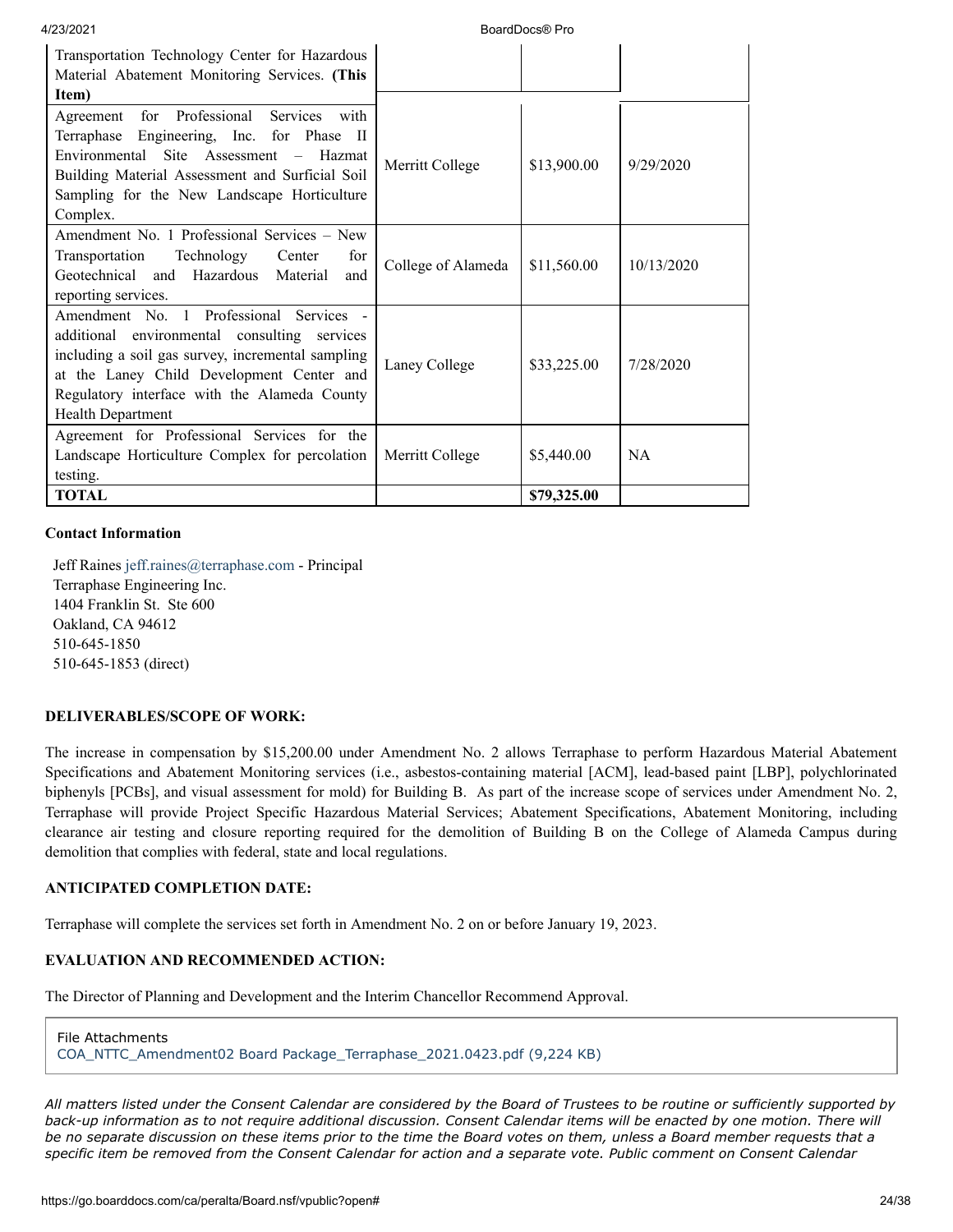*items from anyone completing a card will be heard prior to the Board's vote on the Consent Calendar. All Board approved contracts are subject to final negotiation and execution by the Chancellor.*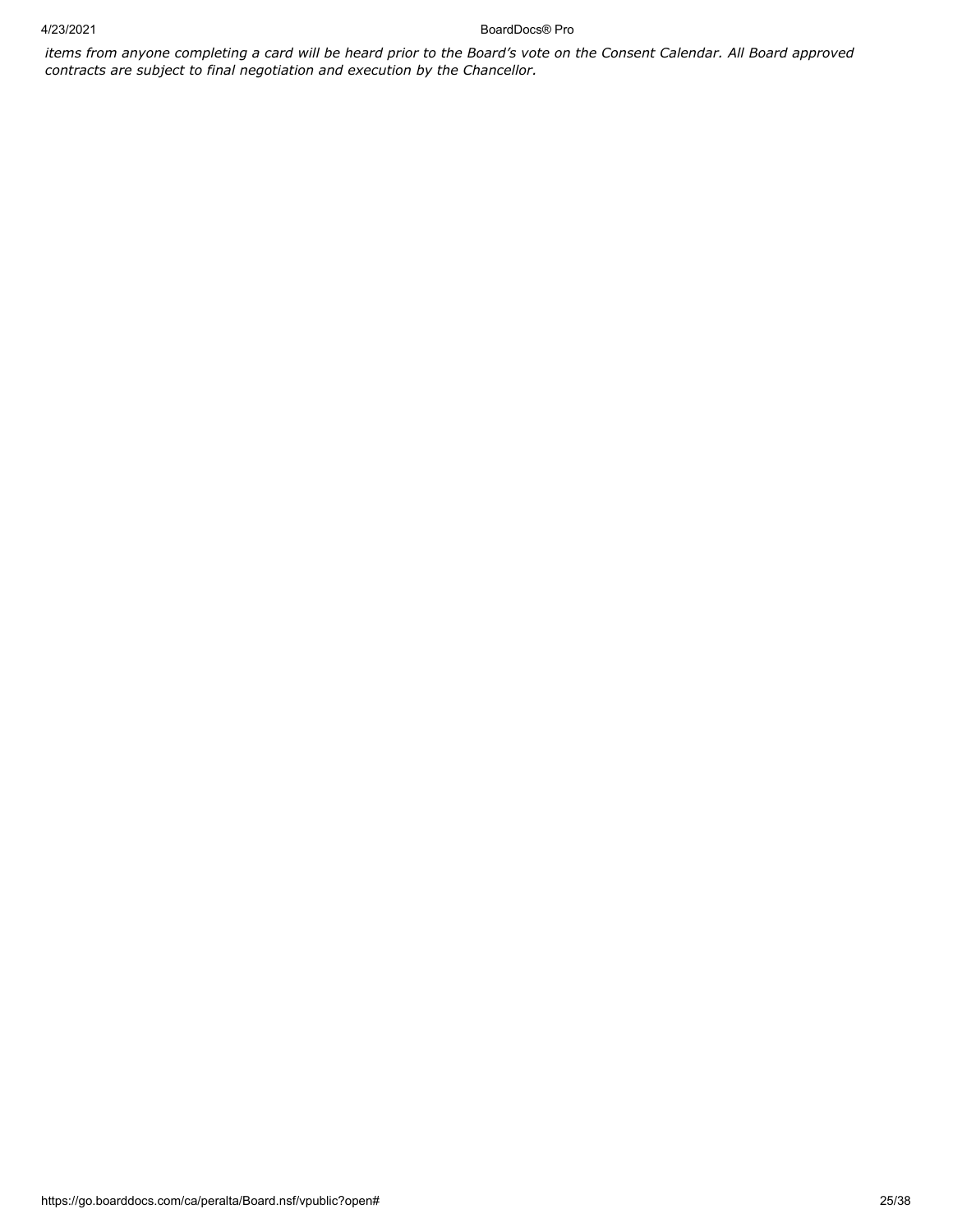## **8. CONSENT CALENDAR - HUMAN RESOURCES**

| <b>Subject</b>                                                                             | 8.1 Consider Approval of Classified Personnel Items. Presenter: Acting Vice-Chancellor<br><b>Ronald McKinley</b> |  |
|--------------------------------------------------------------------------------------------|------------------------------------------------------------------------------------------------------------------|--|
| Meeting                                                                                    | Apr 27, 2021 - REGULAR MEETING OF THE BOARD OF TRUSTEES                                                          |  |
| Type                                                                                       | Action                                                                                                           |  |
| <b>Preferred Date</b>                                                                      | Apr 27, 2021                                                                                                     |  |
| Absolute Date                                                                              | Apr 27, 2021                                                                                                     |  |
| Fiscal Impact                                                                              | Yes                                                                                                              |  |
| <b>Budgeted</b>                                                                            | Yes                                                                                                              |  |
| <b>Budget Source</b>                                                                       | General Fund (01) and Grant (11)                                                                                 |  |
| <b>TO: Peralta Board of Trustees</b>                                                       |                                                                                                                  |  |
| FROM: Dr. Ronald McKinley, Acting Vice Chancellor for Human Resources & Employee Relations |                                                                                                                  |  |

#### **PREPARED BY: Socorro Taylor**

**BACKGROUND/ANALYSIS: (Please discuss this item. If a Vendor is Involved, please include the company name as well as the individual.)**

#### **APPROVAL OF CLASSIFIED PERSONNEL ITEMS**

New employment; changes in assignment, compensation, and placement; leaves of absence; changes in staff allocation and classification of classified personnel; retirements, phase-in retirements and resignations; and short-term temporary classified positions.

#### **A. CLASSIFIED EMPLOYMENT**

 $(NP = New Position * = New Employee)$ 

| <b>Name</b>                                                                  | <b>Location</b>                      | <b>Department/Reports to:</b>                                                             |
|------------------------------------------------------------------------------|--------------------------------------|-------------------------------------------------------------------------------------------|
|                                                                              | <b>Berkeley City College</b>         |                                                                                           |
| None                                                                         |                                      |                                                                                           |
|                                                                              | <b>College of Alameda</b>            |                                                                                           |
| Muriel Montague                                                              |                                      | Coordinator, Student Equity & Achievement Student Services, EOPS/Dean Shalamon Duke       |
| Ratification of approval to hire Muriel<br>Montague effective April 19, 2021 |                                      |                                                                                           |
|                                                                              | <b>District Office</b>               |                                                                                           |
| None                                                                         |                                      |                                                                                           |
|                                                                              | <b>Laney College</b>                 |                                                                                           |
| Alma Gomez*                                                                  | Senior Clerical Assistant/Counseling | Student Services/Interim Dean Diane Chang                                                 |
| Recommendation to hire Alma<br>Gomez effective May 1, 2021                   |                                      |                                                                                           |
|                                                                              | <b>Merritt College</b>               |                                                                                           |
| Veronica Castro*                                                             | Services)                            | Assessment Specialist (Student Accessibility Student Services/Vice President Lilia Chavez |
| Recommendation to hire Veronica Castro<br>effective May 5, 2021              |                                      |                                                                                           |

https://go.boarddocs.com/ca/peralta/Board.nsf/vpublic?open# 26/38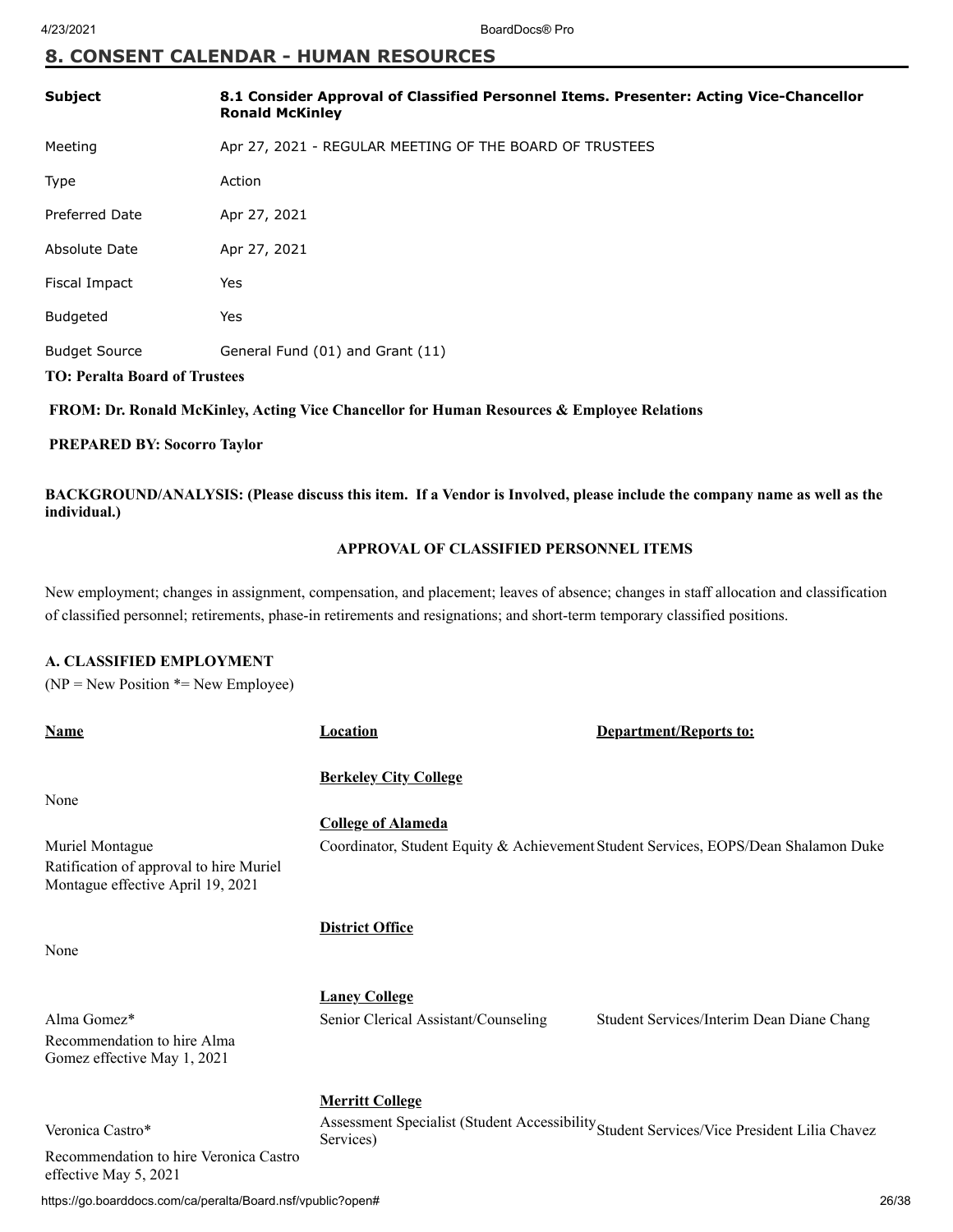### **B. PHASE-IN RETIREMENT**

None

### **C. LEAVE OF ABSENCE**

None

## **D. PUBLIC EMPLOYEE RETIREMENT AND RESIGNATION**

| 1. Retirement                          |                              |                               |
|----------------------------------------|------------------------------|-------------------------------|
| <b>Name</b>                            | <b>Location</b>              | Department/Reports to:        |
|                                        |                              |                               |
|                                        | <b>Berkeley City College</b> |                               |
| None                                   |                              |                               |
|                                        | <b>College of Alameda</b>    |                               |
| None                                   |                              |                               |
| None                                   | <b>District Office</b>       |                               |
|                                        | <b>Laney College</b>         |                               |
| None                                   |                              |                               |
|                                        | <b>Merritt College</b>       |                               |
| None                                   |                              |                               |
|                                        |                              |                               |
| 2. Resignation                         |                              |                               |
|                                        | <b>Berkeley City College</b> |                               |
| None                                   |                              |                               |
|                                        | <b>College of Alameda</b>    |                               |
| None                                   |                              |                               |
| None                                   | <b>District Office</b>       |                               |
|                                        | <b>Laney College</b>         |                               |
| None                                   |                              |                               |
|                                        | <b>Merritt College</b>       |                               |
| None                                   |                              |                               |
|                                        |                              |                               |
| E. SHORT-TERM NON-CONTINUING POSITIONS |                              |                               |
| <b>Name</b>                            | <b>Location</b>              | <b>Department/Reports to:</b> |
|                                        |                              |                               |
|                                        | <b>Berkeley City College</b> |                               |
| None                                   |                              |                               |
| None                                   | <b>College of Alameda</b>    |                               |
|                                        | <b>District Office</b>       |                               |
| None                                   |                              |                               |
|                                        | <b>Laney College</b>         |                               |
| None                                   |                              |                               |
|                                        | <b>Merritt College</b>       |                               |
| None                                   |                              |                               |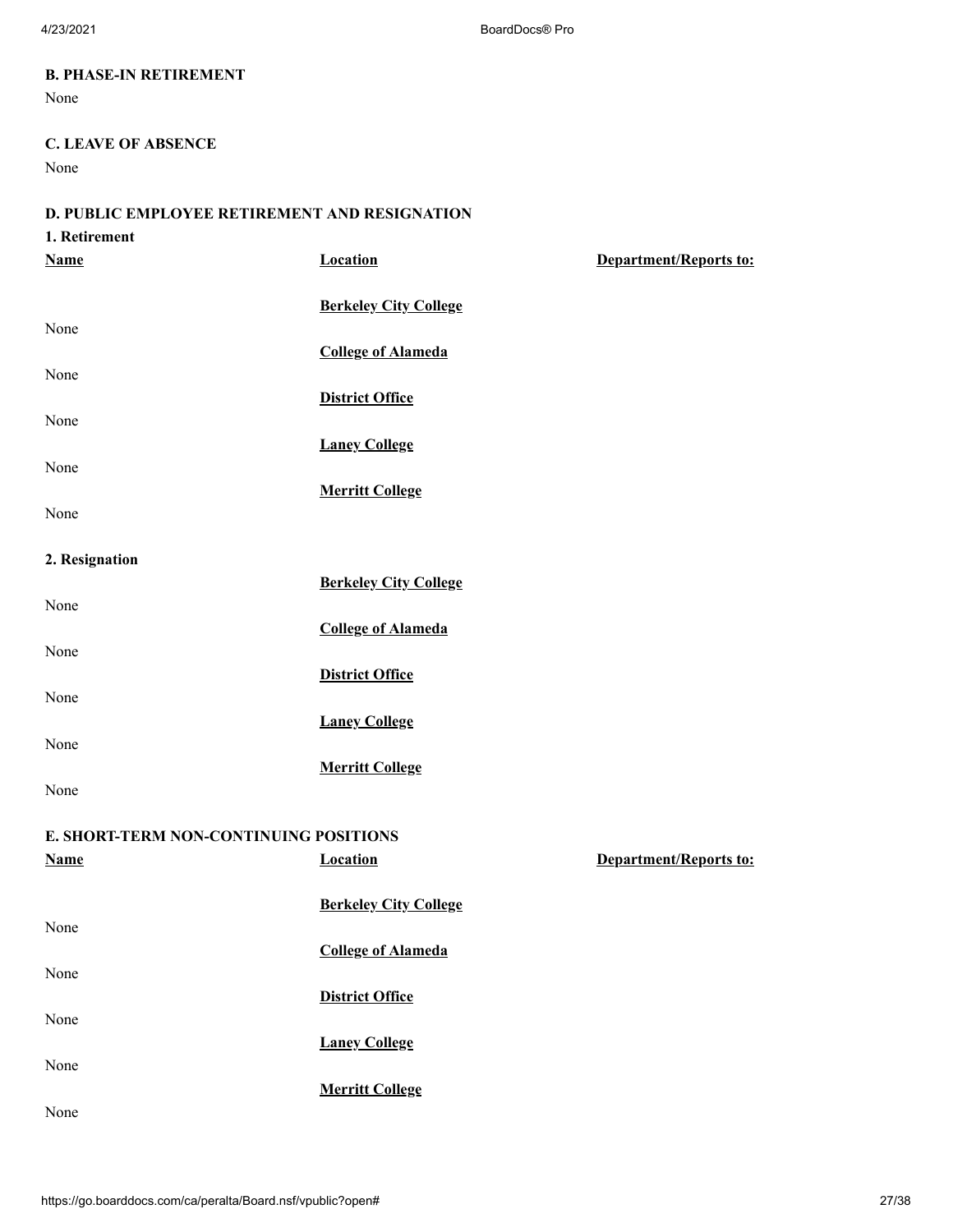## **EVALUATION AND RECOMMENDED ACTION:**

The Interim Chancellor recommends approval.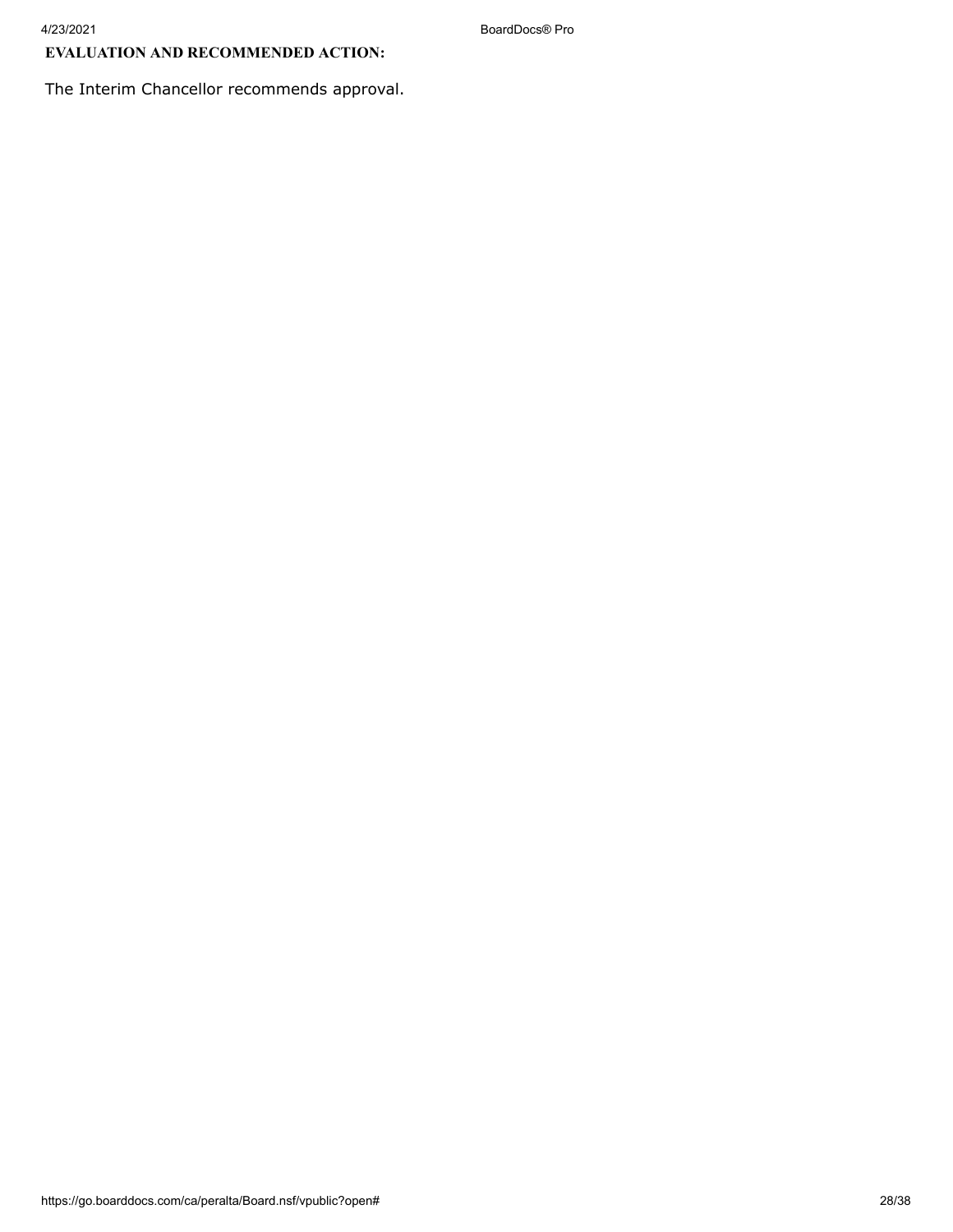## **8. CONSENT CALENDAR - HUMAN RESOURCES**

| <b>Subject</b>                       | 8.2 Consider Approval of an Academic Personnel Item (Faculty Retirement). Presenter:<br><b>Acting Vice-Chancellor Ronald McKinley</b> |  |
|--------------------------------------|---------------------------------------------------------------------------------------------------------------------------------------|--|
| Meeting                              | Apr 27, 2021 - REGULAR MEETING OF THE BOARD OF TRUSTEES                                                                               |  |
| Type                                 | Action                                                                                                                                |  |
| Preferred Date                       | Apr 27, 2021                                                                                                                          |  |
| Absolute Date                        | Apr 27, 2021                                                                                                                          |  |
| <b>TO: Peralta Board of Trustees</b> |                                                                                                                                       |  |
| <b>FROM: Dr. Ronald McKinley</b>     |                                                                                                                                       |  |
| <b>PREPARED BY: Socorro Taylor</b>   |                                                                                                                                       |  |
|                                      |                                                                                                                                       |  |

**BACKGROUND/ANALYSIS: (Please discuss this item. If a Vendor is Involved, please include the company name as well as the individual.)**

#### **APPROVAL OF ACADEMIC (FACULTY) PERSONNEL ITEMS**

New employment; changes in assignment, compensation, and placement; leaves of absence; changes in staff allocation and classification of academic personnel; retirements, phase-in retirements and resignations; and equivalence of minimum qualifications for academic positio

#### **A. ACADEMIC (FACULTY) EMPLOYMENT**

 $(NP = New Position * = New Employee)$ 

| <b>Name</b>                                          | <b>Location</b>              | Department/Reports to: |
|------------------------------------------------------|------------------------------|------------------------|
|                                                      | <b>Berkeley City College</b> |                        |
| None                                                 |                              |                        |
| None                                                 | <b>College of Alameda</b>    |                        |
|                                                      | <b>District Office</b>       |                        |
| None                                                 |                              |                        |
|                                                      | <b>Laney College</b>         |                        |
| None                                                 |                              |                        |
|                                                      | <b>Merritt College</b>       |                        |
| None                                                 |                              |                        |
| <b>B. PHASE-IN RETIREMENT</b>                        |                              |                        |
| None                                                 |                              |                        |
|                                                      |                              |                        |
| <b>C. LEAVE OF ABSENCE</b>                           |                              |                        |
| None                                                 |                              |                        |
| <b>D. PUBLIC EMPLOYEE RETIREMENT AND RESIGNATION</b> |                              |                        |
| 1. Retirement                                        |                              |                        |
| <b>Name</b>                                          | <b>Location</b>              | Department/Reports to: |
|                                                      | <b>Berkeley City College</b> |                        |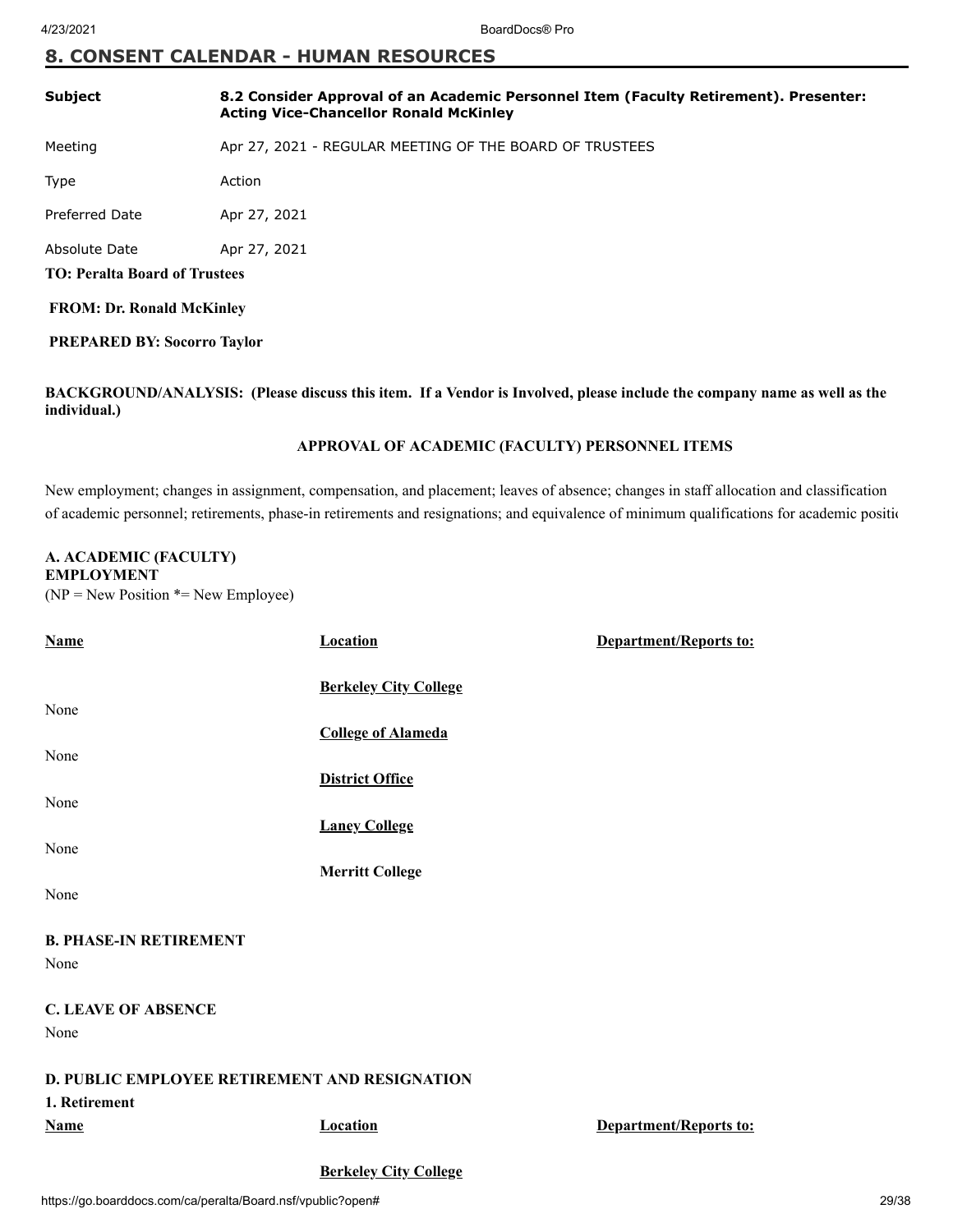| None                                      |                              |                                           |
|-------------------------------------------|------------------------------|-------------------------------------------|
|                                           | <b>College of Alameda</b>    |                                           |
| Debbie Green                              | Full-time faculty            | Student Services, EOPS/Dean Shalamon Duke |
| Faculty retirement effective May 29, 2021 |                              |                                           |
|                                           |                              |                                           |
|                                           | <b>District Office</b>       |                                           |
| None                                      |                              |                                           |
|                                           | <b>Laney College</b>         |                                           |
| None                                      |                              |                                           |
|                                           | <b>Merritt College</b>       |                                           |
| None                                      |                              |                                           |
|                                           |                              |                                           |
| 2. Resignation                            |                              |                                           |
|                                           | <b>Berkeley City College</b> |                                           |
| None                                      |                              |                                           |
|                                           | <b>College of Alameda</b>    |                                           |
| None                                      |                              |                                           |
|                                           | <b>District Office</b>       |                                           |
| None                                      |                              |                                           |
| None                                      | <b>Laney College</b>         |                                           |
|                                           |                              |                                           |
|                                           | <b>Merritt College</b>       |                                           |
| None                                      |                              |                                           |

## **EVALUATION AND RECOMMENDED ACTION:**

The Interim Chancellor recommends approval.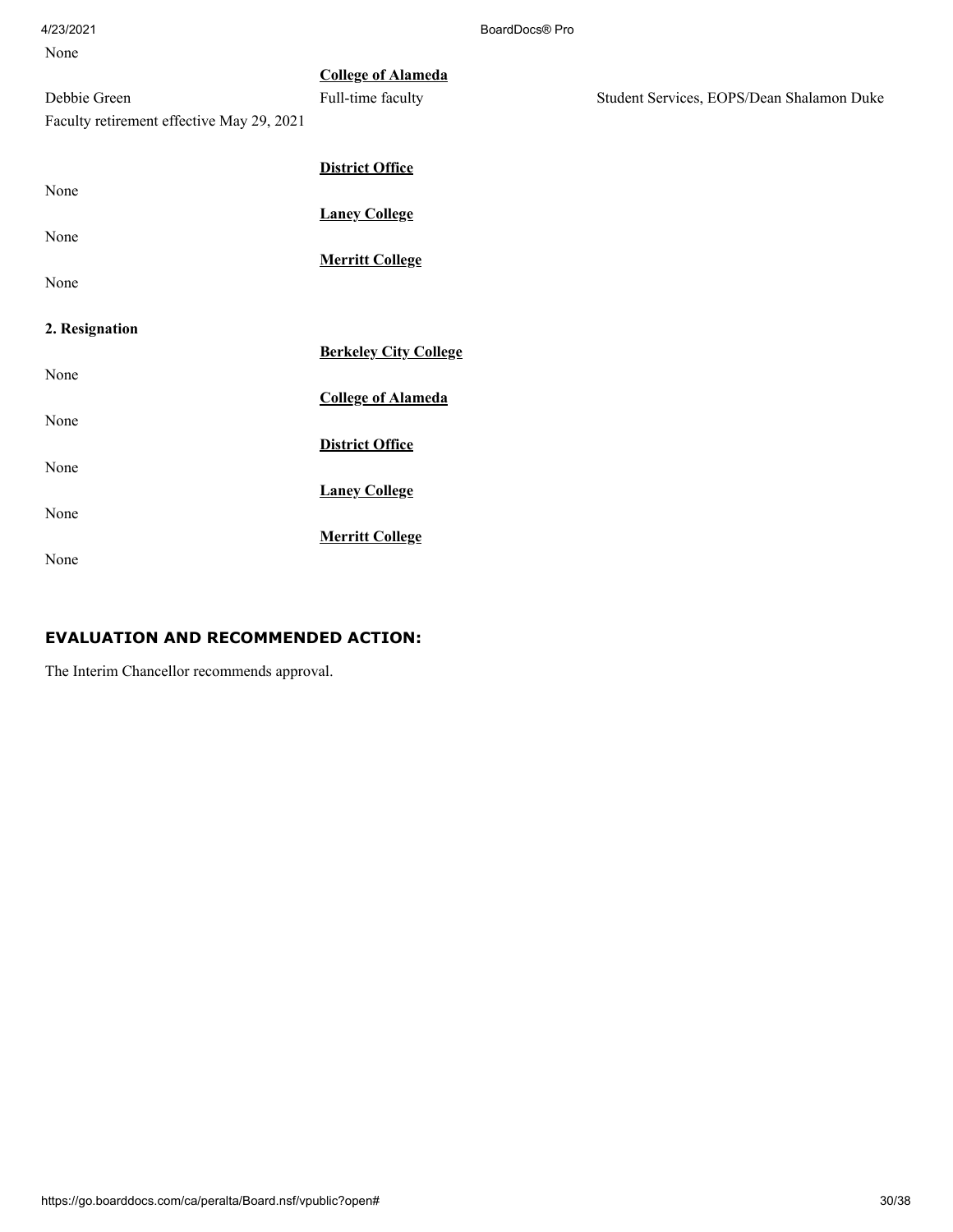## **9. ACTION ITEMS**

| <b>Subject</b>                       | 9.1 Consider Second Reading and Approval of Proposed Board Policies. Presenter:<br><b>Interim Chancellor Jannett N. Jackson (2 minutes)</b> |  |
|--------------------------------------|---------------------------------------------------------------------------------------------------------------------------------------------|--|
| Meeting                              | Apr 27, 2021 - REGULAR MEETING OF THE BOARD OF TRUSTEES                                                                                     |  |
| <b>Type</b>                          | Action                                                                                                                                      |  |
| Preferred Date                       | Apr 27, 2021                                                                                                                                |  |
| Absolute Date                        | Apr 27, 2021                                                                                                                                |  |
| Fiscal Impact                        | No                                                                                                                                          |  |
| <b>Budgeted</b>                      | No                                                                                                                                          |  |
| Goals                                | D: Strengthen Accountability, Innovation and Collaboration                                                                                  |  |
| <b>TO: Peralta Board of Trustees</b> |                                                                                                                                             |  |

**FROM: Dr. Jannett N. Jackson, Interim Chancellor**

**PREPARED BY: Sasha Amiri-Nair, Board Clerk**

#### **BACKGROUND/ANALYSIS:**

The Board will conduct a second reading and consider approval of the presented Board Policies.

- **BP 2435 Evaluation of the Chancellor (**This policy was last updated in 2015.)
- **BP 3410 Nondiscrimination (**This policy was last updated in 2019.)
- **BP 3430 Prohibition of Harassment (**This policy was last updated in 2019.)
- **BP 3518 Child Abuse Reporting (**This is a new policy)
- **BP 5035 Withholding of Student Records (**This policy was last updated in 2020.)
- **BP 5500 Standards of Student Conduct (**This policy was last updated in 2015.)
- **BP 7330 Communicable Disease Employees (**This policy was last updated in 2017.)

#### **EVALUATION AND RECOMMENDED ACTION:**

The Interim Chancellor recommends approval.

File Attachments [BP 2435 Evaluation of the Chancellor \(2\).pdf \(123 KB\)](https://go.boarddocs.com/ca/peralta/Board.nsf/files/C24RLE6D0157/$file/BP%202435%20Evaluation%20of%20the%20Chancellor%20(2).pdf) [BP 3410 Nondiscrimination.pdf \(128 KB\)](https://go.boarddocs.com/ca/peralta/Board.nsf/files/C24RLC6D0084/$file/BP%203410%20Nondiscrimination.pdf) [BP 3430 Prohibition of Harassment.pdf \(139 KB\)](https://go.boarddocs.com/ca/peralta/Board.nsf/files/C24RL86CFFA2/$file/BP%203430%20Prohibition%20of%20Harassment.pdf) [BP 3518 Child Abuse Reporting.pdf \(116 KB\)](https://go.boarddocs.com/ca/peralta/Board.nsf/files/C24RL66CFEC3/$file/BP%203518%20Child%20Abuse%20Reporting.pdf) [BP 5035 Withholding of Student Records.pdf \(69 KB\)](https://go.boarddocs.com/ca/peralta/Board.nsf/files/C24RL46CFDB7/$file/BP%205035%20Withholding%20of%20Student%20Records.pdf)

- [BP 5500 Standards of Student Conduct.pdf \(105 KB\)](https://go.boarddocs.com/ca/peralta/Board.nsf/files/C24RKY6CFCBA/$file/BP%205500%20Standards%20of%20Student%20Conduct.pdf)
- [BP 7330 Communicable Disease Employees.pdf \(139 KB\)](https://go.boarddocs.com/ca/peralta/Board.nsf/files/C24RKW6CF757/$file/BP%207330%20Communicable%20Disease%20-%20Employees.pdf)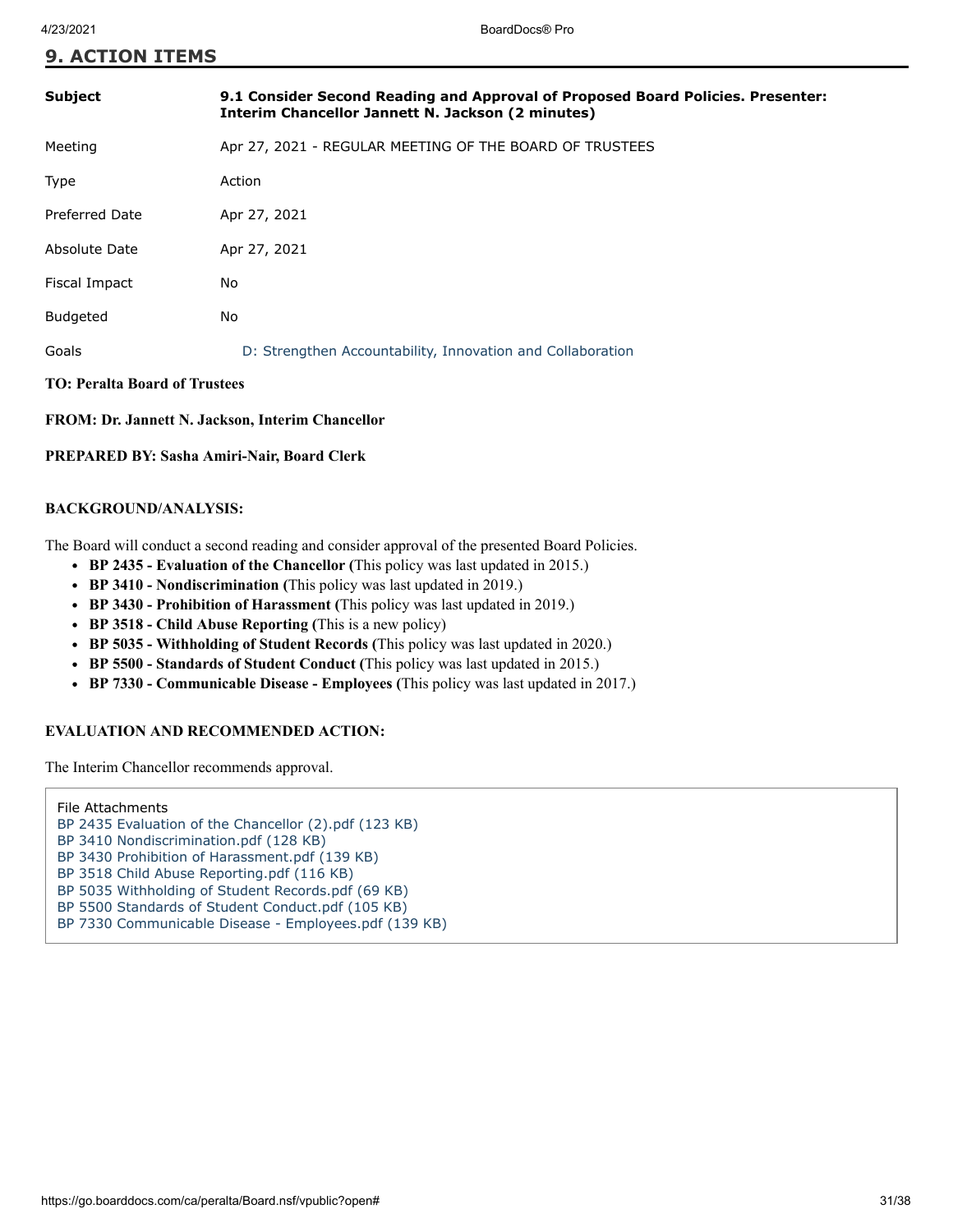**9. ACTION ITEMS**

| <b>Subject</b>                              | 9.2 Consider Approval of Resolution No. 20/21-25 Supporting Award of the Design-Build<br>Agreement with XL Construction Corporation for the Design and Construction Services<br>for the Berkeley City College - 2118 Milvia St. Expansion Project. In an amount not to<br>exceed \$65,400,000. Presenter: Director of Planning and Development Atheria Smith |  |
|---------------------------------------------|--------------------------------------------------------------------------------------------------------------------------------------------------------------------------------------------------------------------------------------------------------------------------------------------------------------------------------------------------------------|--|
| Meeting                                     | Apr 27, 2021 - REGULAR MEETING OF THE BOARD OF TRUSTEES                                                                                                                                                                                                                                                                                                      |  |
| Type                                        | Action                                                                                                                                                                                                                                                                                                                                                       |  |
| <b>Preferred Date</b>                       | Apr 27, 2021                                                                                                                                                                                                                                                                                                                                                 |  |
| Absolute Date                               | Apr 27, 2021                                                                                                                                                                                                                                                                                                                                                 |  |
| Fiscal Impact                               | Yes                                                                                                                                                                                                                                                                                                                                                          |  |
| Dollar Amount                               | \$65,400,000.00                                                                                                                                                                                                                                                                                                                                              |  |
| Budgeted                                    | Yes                                                                                                                                                                                                                                                                                                                                                          |  |
| <b>Budget Source</b>                        | Fund 63 (Measure A) and Fund 43 (Measure G)                                                                                                                                                                                                                                                                                                                  |  |
| <b>TO: Peralta Board of Trustees</b>        |                                                                                                                                                                                                                                                                                                                                                              |  |
| <b>FROM: Department of General Services</b> |                                                                                                                                                                                                                                                                                                                                                              |  |

#### **PREPARED BY: Kitchell CEM**

#### **BACKGROUND/ANALYSIS:**

Education Code section 81702 requires the District's Board to evaluate the traditional design, bid, and build process and the design-build process for a community college facility in a public meeting. After consideration at a public hearing, the Board must determine that use of the design-build process will accomplish one of the statutory objectives: (1) reduce comparable project costs; (2) expedite the project's completion; or (3) provide features not achievable through the traditional design-bid-build method, for each project.

On July 14, 2020, the Board of Trustees voted to approve Resolution No. 20/21-01 authorizing the use of design-build delivery for six major capital projects, one of which was the new 2118 Milvia Street Project located at Berkeley City College. The Board's evaluation and determination in Resolution No. 20/21-01 were that utilizing the design-build method would reduce comparable project costs and expedite the project's completion.

In this action, the Board is asked to consider adoption of Resolution No. 20/21-25 supporting the award of the Design-Build Agreement between the Peralta Community College District ("District") and XL Construction Corporation ("XL") for the design and construction services for the Berkeley City College - 2118 Milvia St. Expansion Project ("Project"). Ratcliff Architects, Inc. is a member of the XL design-build team and will serve as the Architect of Record for the Project.

The Project involves the demolition of an existing three-story building (roughly 25,000 sq. ft.) and its replacement with a new six-story 60,000 sq. ft. building. This Project will expand classroom space, provide offices for faculty and administrators, including art studios, outdoor roof space, and provide for student activities services; including a Health Center, Veterans Center, Multi-Cultural Center, Bookstore, Student Lounge, and Learning Resource Center. On 10/02/2020 and 10/09/2020, in accordance with the Public Contract Code, the District ran public advertisements soliciting Request for Qualifications ("RFQ") (District RFQ 20-21/06) for the Project. On 11/06/2020 the District received a total of six (6) submissions in response to the RFQ. The RFQ selection committee evaluated all six submissions based on best value and completed a scoring matrix to determine the three highest-scoring proposals. On 11/20/2020, the District notified the three highest-scoring teams that they were shortlisted and would move on to the Request for Proposals "RFP" phase.

On 12/01/2020, the District released the RFP No. 20-21/06 documents to the three shortlisted teams from the RFQ phase. The RFP documents included detailed criteria documents prepared by Architect Noll & Tam Architects, a sample agreement, and multiple reference documents. On 01/29/2021, the District received three (3) proposals in response to the RFP. Over the course of December 2020, January 2021, and February 2021, the RFP selection committee conducted a total of three (3) rounds of individual interviews with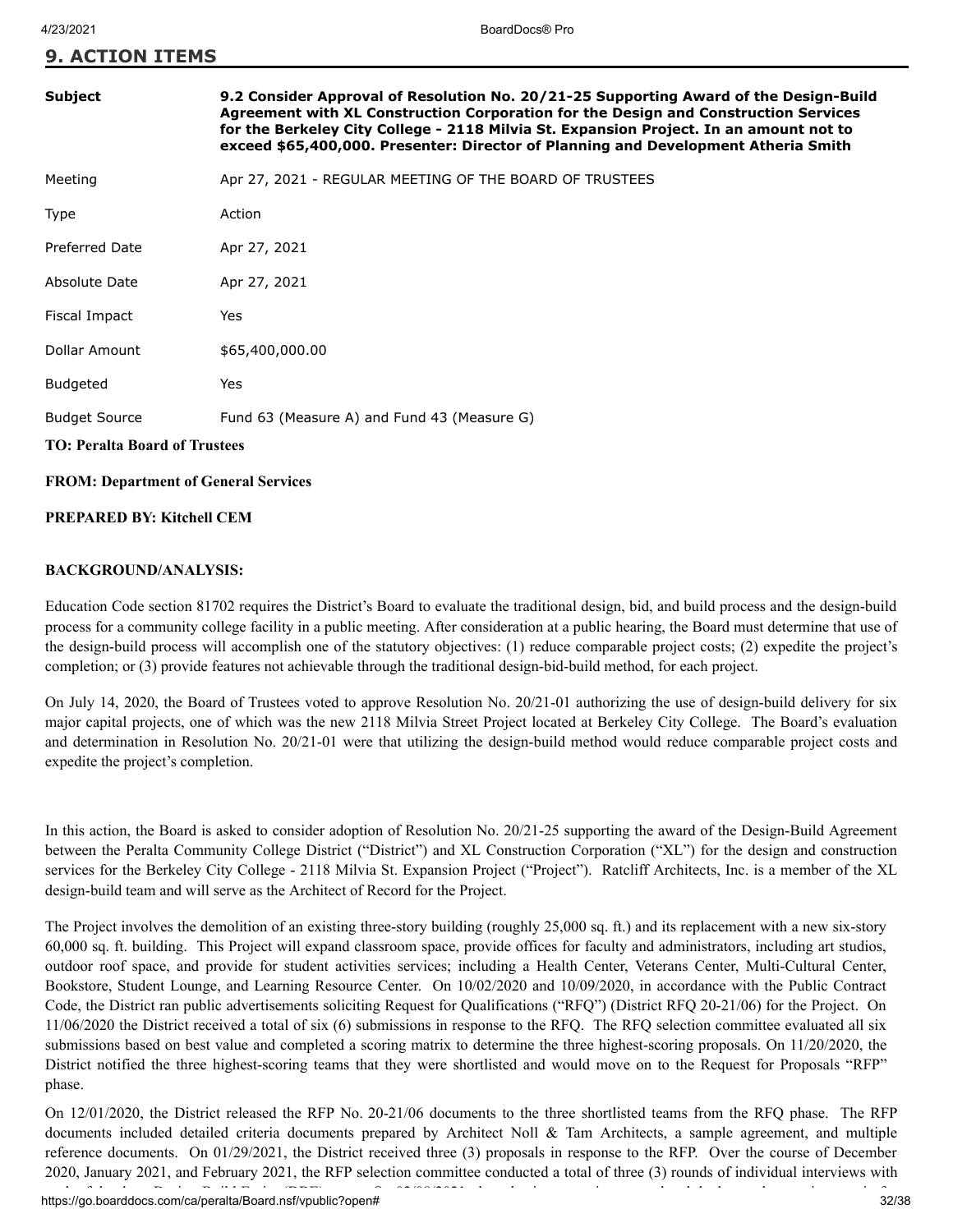each of the three Design-Build Entity (DBE) teams. On 02/08/2021, the selection committee completed the best value scoring matrix for all three teams and determined that XL was the winning proposal. Furthermore, to ensure the accuracy of the RFP responses, the District conducted one round of "Requests for Supplemental Information" and one round of a "Best and Final Offer" process with all three (3) shortlisted DBEs. The outcome of this process re-affirmed that XL partnered with Ratcliff Architects provided the most comprehensive proposal of the three (3) teams and therefore represents the best value to the District.

A summary of the three (3) DBE proposals received:

| DBE                                | <b>Best Value Score (Max 500)</b><br>Points) |  |
|------------------------------------|----------------------------------------------|--|
| <b>XL Construction Corporation</b> | 431 Points                                   |  |
| <b>Turner Construction Company</b> | 425 Points                                   |  |
| <b>Blach Construction Company</b>  | 405 Points                                   |  |

The requested not to exceed amount of \$65,400,000 includes a lump sum amount of \$5,693,010 for design services (including a design services contingency in the amount of 10 percent), a lump sum amount for general conditions - construction services in the amount of \$6,438,618, and fixed percentages for a fee, mark-ups, taxes, insurance, and bonds. Upon completion of the Design Development Documents, the Design-Builder will procure each individual construction trade package. Once approved by the District Facilities Planning and Development team, an amendment will be submitted to the Board for approval. The cumulative total for all amendments shall fall under the Design-Builder's overall not to exceed amount for this Project of \$65,400,000.00. Any unused portion of the not to exceed amount shall be considered as cost savings and retained by the District.

The Project will be funded as follows:

| <b>Description</b>                                                            | <b>Budget String</b>                 | Design<br><b>Services</b> | <b>General</b><br>Conditions -<br><b>Construction</b><br><b>Services</b> | <b>Total</b> | % of Total |
|-------------------------------------------------------------------------------|--------------------------------------|---------------------------|--------------------------------------------------------------------------|--------------|------------|
| Design Services                                                               | $1-63-391-6201-1-$<br>710000-2477-00 | \$5,693,010               |                                                                          | \$5,693,010  | 8.70%      |
| <b>General Conditions</b>                                                     | $1-63-391-6201-1-$<br>710000-2477-00 |                           | \$1,896,990                                                              | \$1,896,990  | 2.90%      |
| <b>General Conditions</b>                                                     | $1-43-391-6201-1-$<br>710000-2477-00 |                           | \$4,541,628                                                              | \$4,541,628  | $6.94\%$   |
| Fee, Mark-ups, Taxes,<br>Insurance, Bonds and<br>Direct Construction<br>Costs | $1-43-391-6201-1-$<br>710000-2477-00 |                           | \$53,268,372                                                             |              | 81.45%     |
|                                                                               |                                      |                           |                                                                          | \$65,400,000 | 100%       |

As defined in the District's RFP, the two (2) unsuccessful teams who submitted complete and responsive proposals (Turner Construction Company and Blach Construction Company) but were not selected by the District for the award of this Project, will each receive a stipend in the amount of \$25,000. The award of stipends is common practice in Design-Build competitions and are to serve as compensation for the effort expended developing their proposal and design for the District. The District will retain ownership rights to the submitted proposal and design documents, including the intellectual property, contained therein and may choose to incorporate any design elements, ideas, or features of the proposal documents during the subsequent development of the Project design that will be performed by XL. The two (2) stipends are within the approved Design and Construction Authorization ("DCA") for the Project. In the 2020-21 Fiscal Year, XL has not been awarded and contracts with the District.

#### **Contact Information for:**

https://go.boarddocs.com/ca/peralta/Board.nsf/vpublic?open# 33/38 XL Construction Corporation Jeff Swinyer, Project Executive 1111 Broadway, Suite 2050  $\bigcap_{n=1}^{\infty}$  11 d  $\bigcap_{n=1}^{\infty}$  04607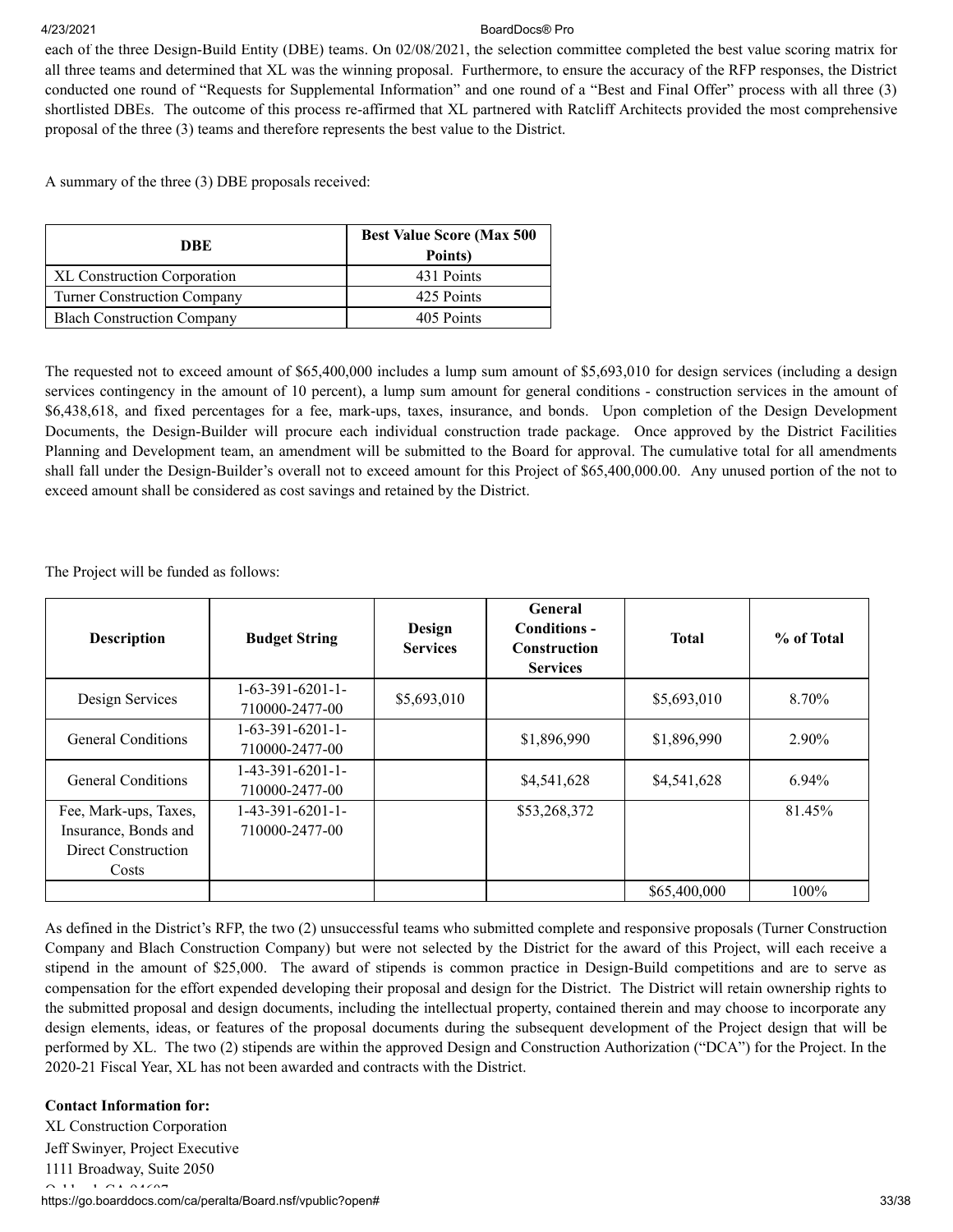#### **DELIVERABLES/SCOPE OF WORK:**

The Project involves the demolition of an existing three-story building (roughly 25,000 sq. ft.) and its replacement with a new six-story 60,000 sq. ft. building. This Project will expand classroom space, provide offices for faculty and administrators, including art studios, outdoor roof space, and provide for student activities services; including a Health Center, Veterans Center, Multi-Cultural Center, Bookstore, Student Lounge, and Learning Resource Center.

XL will meet periodically with the appropriate District staff and consultants to collaboratively develop the Design-Build Documents stamped by Ratcliff Architects, Designer of Record. XL then must submit to DSA for approval of the design documents to begin construction. The scope of work includes, but is not limited to, providing collaboration services to complete the criteria documents, design services, preconstruction services, project management services, labor, geotechnical surveys, surveying, hazardous materials surveys, abatement, demolition, coordination, materials, tools, and equipment to complete the construction of the Project.

#### **ANTICIPATED COMPLETION DATE:**

Notice of Intent to Award to XL Construction Corporation was issued on 03/12/21 and the Notice to Proceed is anticipated to be issued in April 2021. XL Construction Corporation would then immediately begin their Design Phase services. It is anticipated that the Guaranteed Maximum Price would be presented to the Board of Trustees approximately  $Q1 - 2022$ . The Design-Build Documents, stamped by Ratcliff Architects, Designer of Record would be submitted to DSA for approval approximately Q2 - 2022 with construction scheduled to begin approximately  $Q4 - 2022$ . Completion of the project is anticipated to be on or about  $Q4 - 2024$ .

#### **EVALUATION AND RECOMMENDED ACTION:**

The Director of Planning and Development and the Interim Chancellor recommend approval.

File Attachments [DBE -XL Con for Laney CUP MARC signed.pdf \(7,485 KB\)](https://go.boarddocs.com/ca/peralta/Board.nsf/files/BZWKPW52C1AA/$file/DBE%20-XL%20Con%20for%20Laney%20CUP%20MARC%20signed.pdf) [Resolution 20.21-25 Supporting Award of Design-Build Contract - 2118 Milvia Street\\_3685250\\_1\(DMS\).pdf \(64 KB\)](https://go.boarddocs.com/ca/peralta/Board.nsf/files/BZWKRG530F8B/$file/Resolution%2020.21-25%20Supporting%20Award%20of%20Design-Build%20Contract%20-%202118%20Milvia%20Street_3685250_1(DMS).pdf) [Milvia Presentation Slides.pdf \(1,249 KB\)](https://go.boarddocs.com/ca/peralta/Board.nsf/files/C2CS7R715630/$file/Milvia%20Presentation%20Slides.pdf)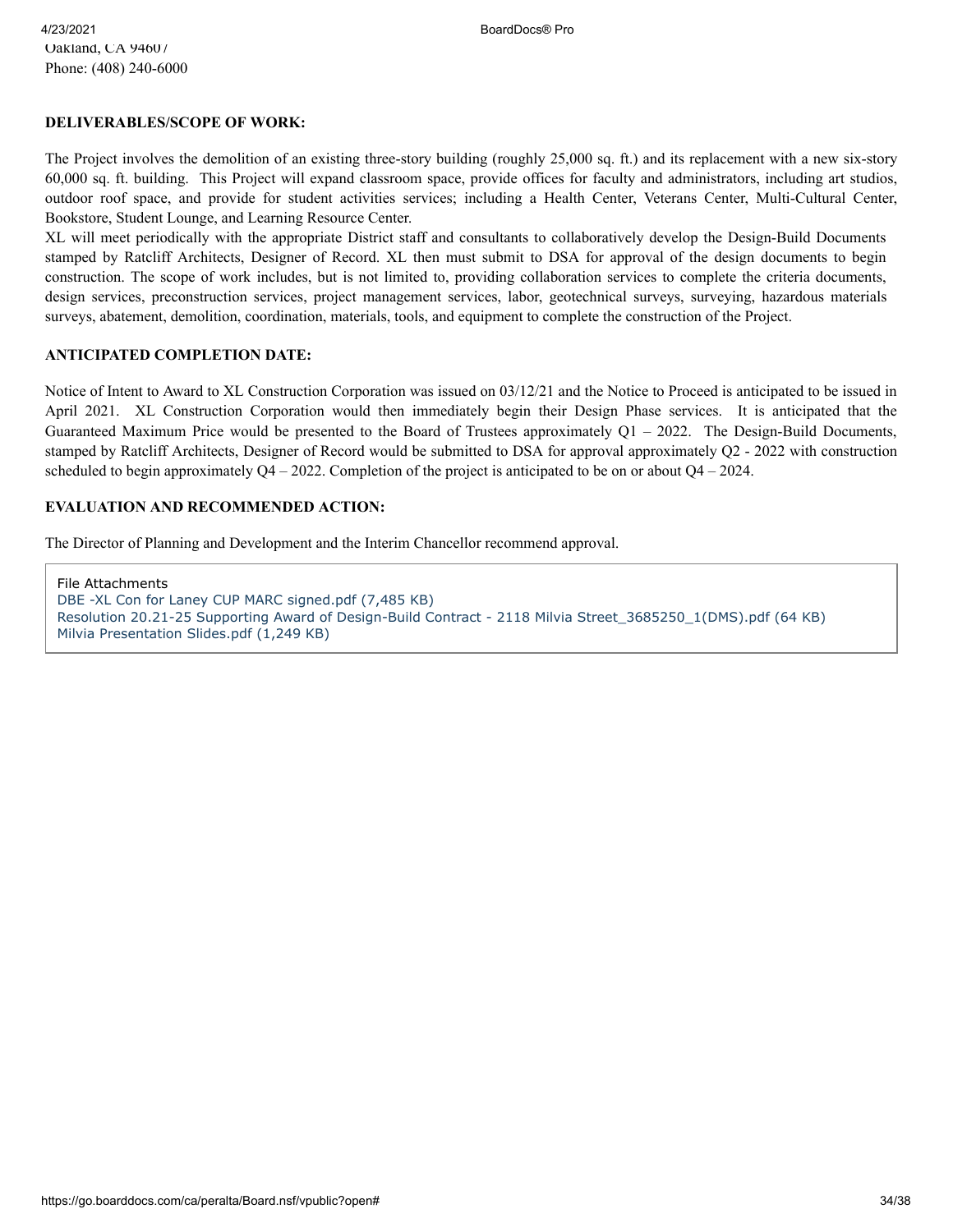**9. ACTION ITEMS**

| Subject                                     | 9.3 Consider Approval of Resolution No. 20/21-26 Supporting the Award of the Design-<br>Build Contract for the Laney College Central Utility Plant Upgrade Project to Gilbane<br>Building Company in an Amount Not-to-Exceed \$12,000,000.00. Presenter: Director of<br><b>Planning and Development Atheria Smith</b> |  |  |
|---------------------------------------------|-----------------------------------------------------------------------------------------------------------------------------------------------------------------------------------------------------------------------------------------------------------------------------------------------------------------------|--|--|
| Meeting                                     | Apr 27, 2021 - REGULAR MEETING OF THE BOARD OF TRUSTEES                                                                                                                                                                                                                                                               |  |  |
| Type                                        | Action                                                                                                                                                                                                                                                                                                                |  |  |
| <b>Preferred Date</b>                       | Apr 27, 2021                                                                                                                                                                                                                                                                                                          |  |  |
| Absolute Date                               | Apr 27, 2021                                                                                                                                                                                                                                                                                                          |  |  |
| Fiscal Impact                               | Yes                                                                                                                                                                                                                                                                                                                   |  |  |
| Dollar Amount                               | \$12,000,000.00                                                                                                                                                                                                                                                                                                       |  |  |
| <b>Budgeted</b>                             | Yes                                                                                                                                                                                                                                                                                                                   |  |  |
| <b>Budget Source</b>                        | Fund 63 Measure A and Fund 43 Measure G                                                                                                                                                                                                                                                                               |  |  |
| <b>TO: Peralta Board of Trustees</b>        |                                                                                                                                                                                                                                                                                                                       |  |  |
| <b>FROM: Department of General Services</b> |                                                                                                                                                                                                                                                                                                                       |  |  |

#### **PREPARED BY: Swinerton CM**

#### **BACKGROUND/ANALYSIS:**

The Board is asked to reconsider and reaffirm the approval of the Design-Build Agreement between the Peralta Community College District ("District") and Gilbane Building Company ("Gilbane") for the delivery of the Laney College Central Utility Plant Upgrade Project ("Project").

At the time the Board originally evaluated and approved the Design-Build Contract for the Project with Gilbane, the Board was asked to approve the design and construction services for the Project in the amount of \$1,453,115,00 and was advised that a change order would be submitted once the design work for the trade packages was complete and bid. The exact amount of the Design-Build Contract will not be finalized until after the design work for the trade packages has been completed and the associated scopes of work have been bid because of the nature of the selected project delivery method.

The cumulative total for all amendments to the Design-Build Contract shall fall under the Target Maximum Price of \$12,000,000.00 for the delivery of the Project.

At the time the Board was originally asked to approve the award of the Design-Build Contract, the Board was not asked to issue a written decision supporting its contract award for the Project. A resolution is the mechanism by which the Board issues written findings and the resolution that was intended to accompany the award of the Design Build Contract was inadvertently omitted from the submitted Board packet for the item. Although the Board did not adopt a formal resolution to memorialize written findings when the original Design-Build Contract was awarded, the Design-Build Contract is still valid and binding. By adopting the written findings set forth in the subject resolution at this point, the District achieves formal compliance with the statutory requirements for the award of design-build contracts set forth in Education Code section 81703.

Education Code section 81703 provides that the community college district governing board shall issue a written decision supporting its contract award for a design-build project and stating in detail the basis of the award.

The Board is asked to consider adoption of Resolution No. 20/21-26 supporting the award of the Design-Build Contract for the Project to Gilbane. Exhibit A to the Resolution details the basis for the award. The Board is also asked to confirm its approval of the award of the Design-Build Contract to Gilbane with the express understanding the cumulative amendments to the Project shall fall under the Target Maximum Price of \$12,000,000.00.

The Project will be funded as follows: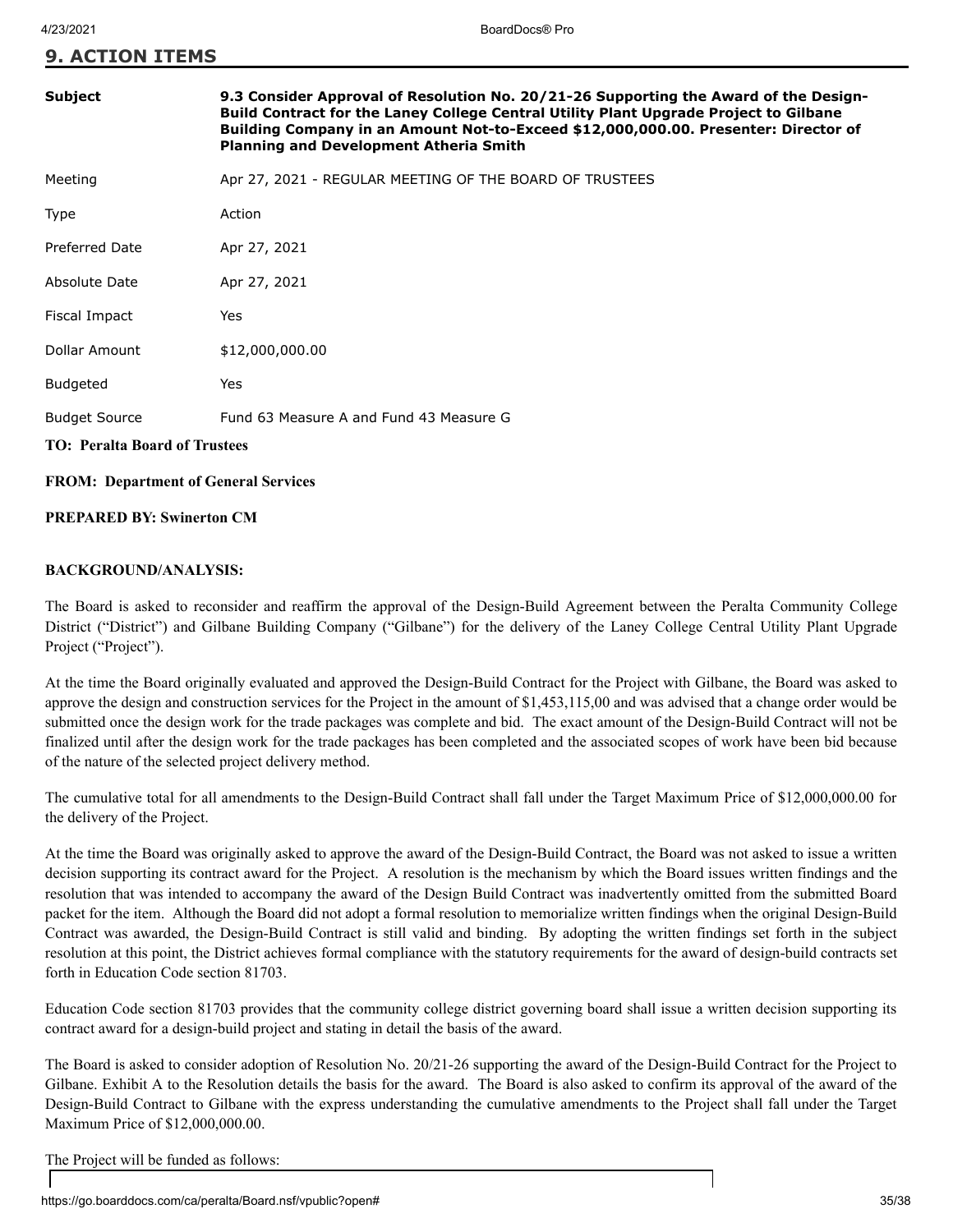|                | Project Account Codes               |                                                        |              |              |                 |
|----------------|-------------------------------------|--------------------------------------------------------|--------------|--------------|-----------------|
| Line           | Description                         | Account Code                                           | Design       | Gen. Cond.   | Total           |
| 1              | General<br>Conditions               | $01-43-391-6206-1-$<br>710000-2493-00                  |              | \$514,665.00 | \$514,665.00    |
| 2              | Design Services                     | $01-43-391-5105-1-$<br>710000-2493-00                  | \$938,450.00 |              | \$938,450.00    |
| $\overline{4}$ | $\sigma$ f<br>Balance<br><b>NTE</b> | $01-43-391-$<br>6201(01)-71000-2493-<br>0 <sub>0</sub> |              |              | \$10,546,885.00 |
| 5              | Total Approval                      |                                                        |              |              | \$12,000,000.00 |

### **DELIVERABLES/SCOPE OF WORK:**

Gilbane design and oversee the construction of: 1) a new Utility Building to house the main transformer and emergency generator for the LRC; 2) a relocated Central Plant Cooling Tower, currently located in the footprint of the LRC; 3) a renovated Central Utility Plant (CUP) that will serve the LRC and the Laney College campus, including a new Building Automation System (BAS); and 4) pathways for the underground utilities connecting the Cooling Towers and the CUP, and the underground conduits connecting the transformer and generator to the LRC.

#### **ANTICIPATED COMPLETION DATE:**

Notice to Proceed for the Project was issued December 23, 2020, substantial completion is September 15, 2022, and the Final Contract Completion is October 31, 2022.

#### **EVALUATION AND RECOMMENDED ACTION:**

The Director of Planning and Development and the Interim Chancellor recommend approval.

File Attachments [Resolution Supporting Award of Design-Build Contract - Laney CUP Project\\_3686448\\_1\(DMS\)\\_3689361\\_1\(DMS\).PDF \(57](https://go.boarddocs.com/ca/peralta/Board.nsf/files/BZZJH44D259A/$file/Resolution%20Supporting%20Award%20of%20Design-Build%20Contract%20-%20Laney%20CUP%20Project_3686448_1(DMS)_3689361_1(DMS).PDF) KB) [Gilbane Building Co.\\_LaneyCUP \(1\).pdf \(2,217 KB\)](https://go.boarddocs.com/ca/peralta/Board.nsf/files/C2AMKB5A5D1A/$file/Gilbane%20Building%20Co._LaneyCUP%20(1).pdf) [Exhibit 1 - Gilbane Agreement.pdf \(2,217 KB\)](https://go.boarddocs.com/ca/peralta/Board.nsf/files/C2BGY5453A9C/$file/Exhibit%201%20-%20Gilbane%20Agreement.pdf)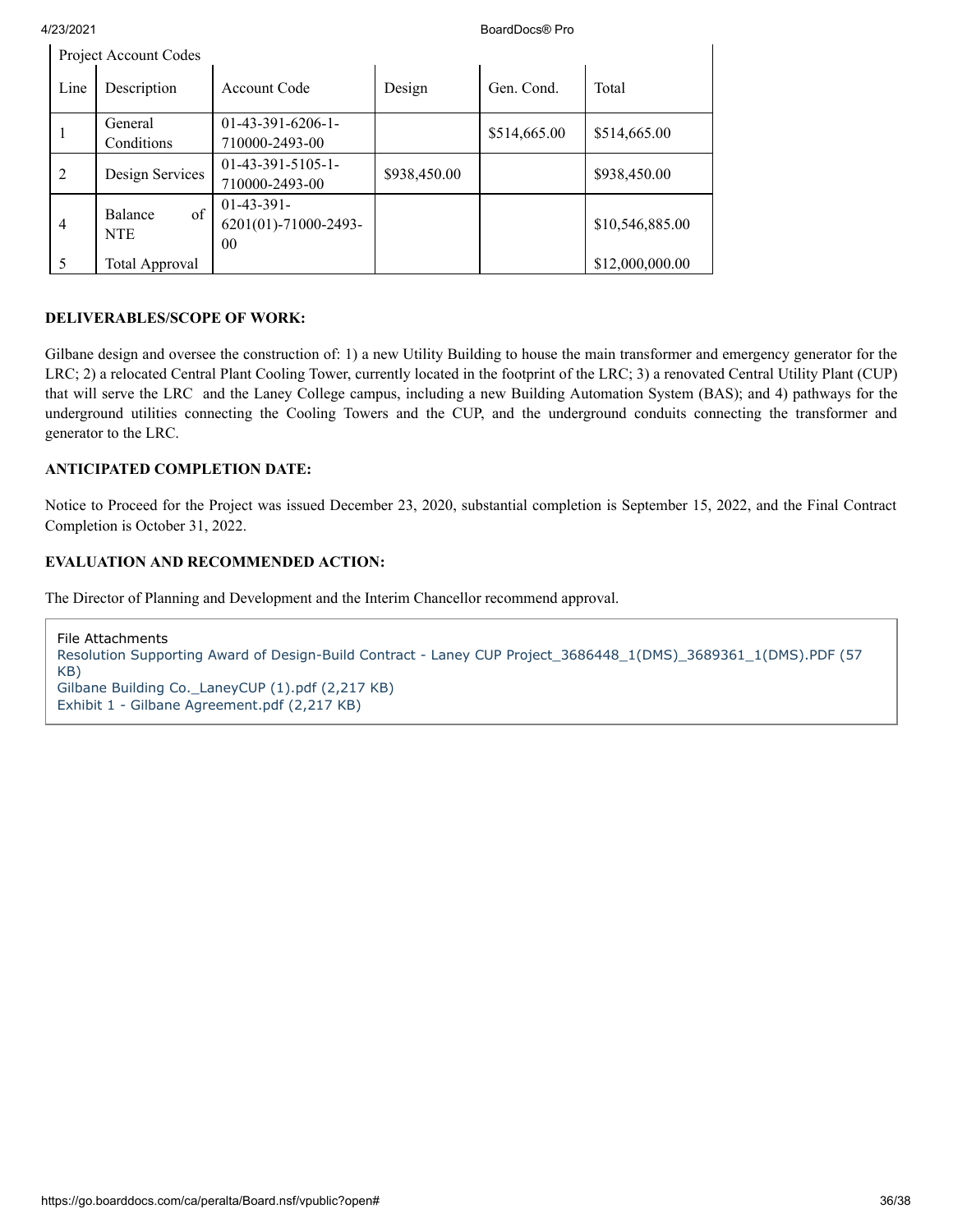# **10. REPORTS Subject 10.1 Board of Trustees' Reports (20 minutes)** Meeting Apr 27, 2021 - REGULAR MEETING OF THE BOARD OF TRUSTEES

Type Information